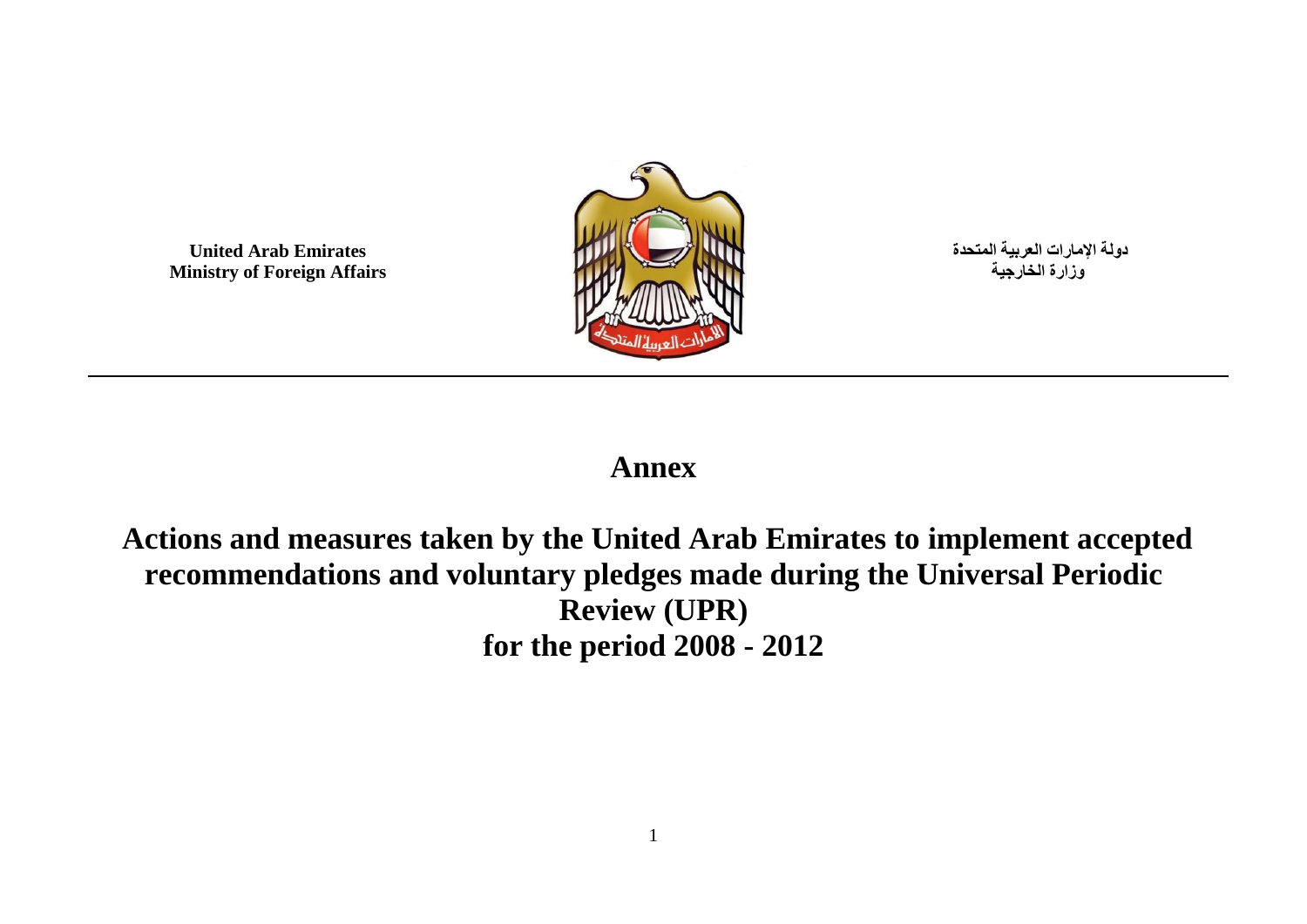#### **Executive Summary**

During the UPR process on the UAE National Report made before the Human Rights Council's Universal Periodic Review mechanism, madethe United Arab Emirates made 9 voluntary pledges and accepted 36 recommendations submitted by a number of the Member States of the Council, making altogether a total of 45 voluntary pledges and accepted recommendations out of which the United Arab Emirates has implemented the recommendations it has accepted and the voluntary pledges it has made at its first review in 2008.

*The present Annex is a sequential presentation of actions and measures taken by the United Arab Emirates to implement accepted recommendations and voluntary pledges for the period 2008-2012.*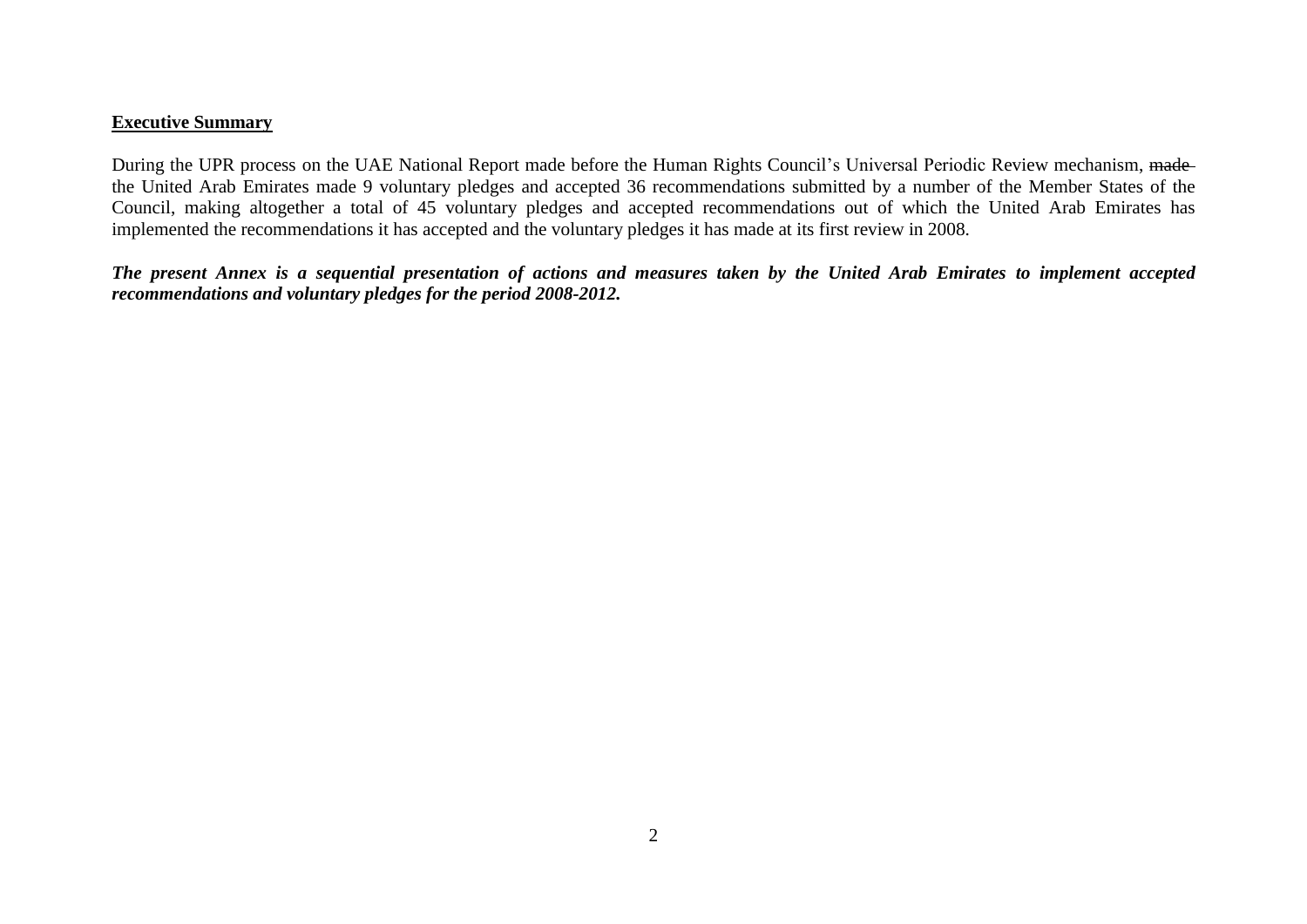## **Accepted Recommendations**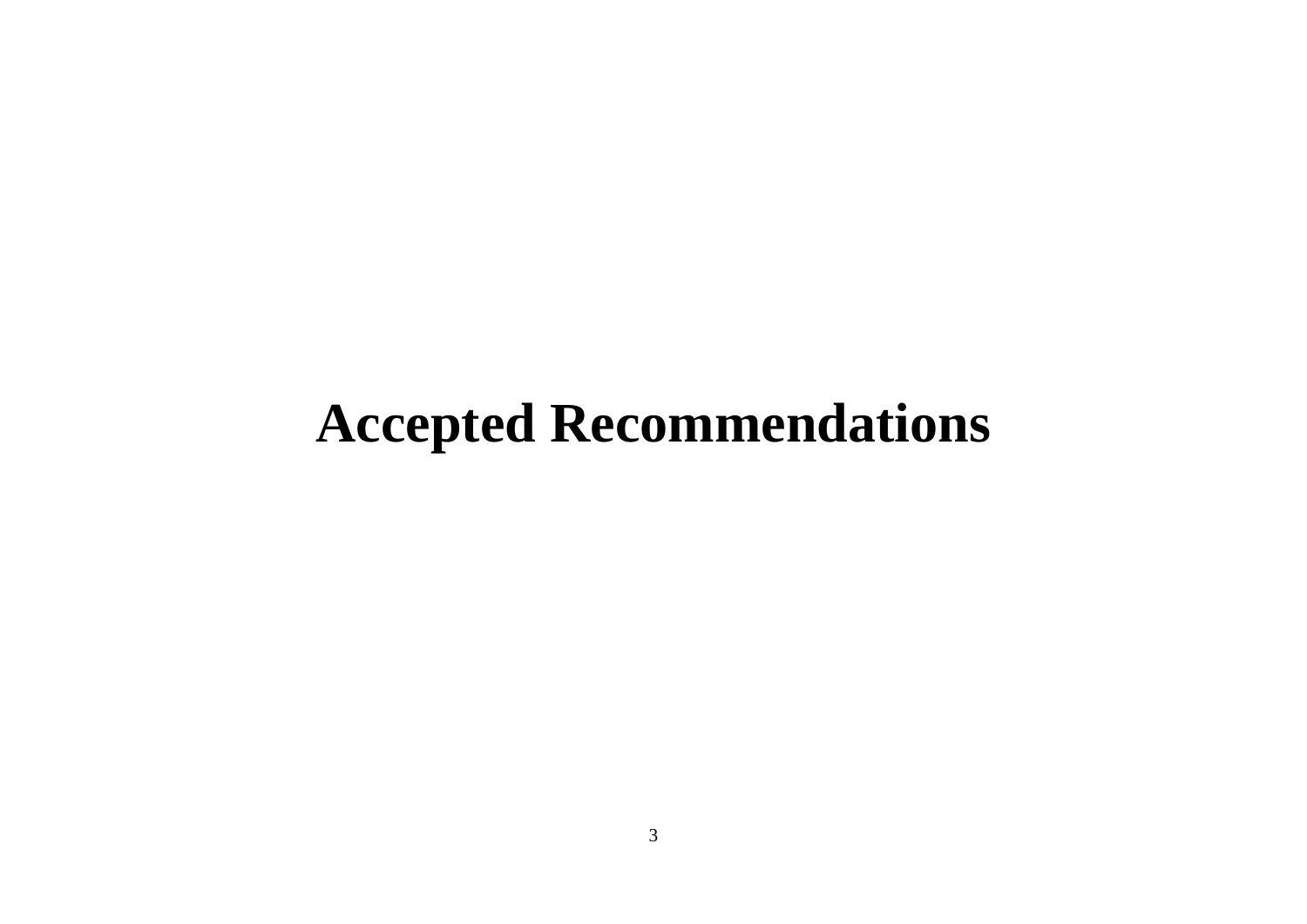| No.  | <b>Accepted recommendations</b>                                                                                                                                                                                                                                          | <b>Implementation measures</b>                                                                                                                                                                                                                                                                                                                                                                                                                                                                                                                                                                 |
|------|--------------------------------------------------------------------------------------------------------------------------------------------------------------------------------------------------------------------------------------------------------------------------|------------------------------------------------------------------------------------------------------------------------------------------------------------------------------------------------------------------------------------------------------------------------------------------------------------------------------------------------------------------------------------------------------------------------------------------------------------------------------------------------------------------------------------------------------------------------------------------------|
| 1.1  | To reform the 1980 law on<br>publications and all other related<br>laws to take into account the<br>of<br>of<br>freedom<br>evolution<br>expression and opinion (Qatar).                                                                                                  | There is a Federal bill on "media activities" that will replace the Federal Law No. 15 of 1980 on<br>Publications. The purpose of this law is to promote press freedom in the UAE and support the issue<br>of political and economic empowerment which support development and national identity issues.<br>The law went before its promulgation through several stages involving a group of experts and<br>opinion makers in this area starting from Journalists' Association in the UAE, media organizations,                                                                                |
| 2.17 | To take concrete measures to<br>limit the number and extent of<br>restrictions on the right to<br>freedom of expression and the<br>freedom of the press (France).                                                                                                        | civil society institutions and a number of academics. Many laws on journalism and publishing in<br>some Arab and foreign countries were re-examined to seek advice and make sure the approach<br>followed in the development of the new law is sound. Among the key features of the legislation are<br>the following: allow flow of information to the media, go beyond prior censorship, not to close down<br>any media or revoke their licenses for a long time, not to force journalists to disclose their sources of                                                                       |
| 3.20 | That the intention of the decree,<br>recently signed by H.H. Sheikh<br>Mohammed Al Maktoum that no<br>journalist should receive prison<br>sentences for its publications, be<br>secured through the enactment<br>of a modernized press and<br>publications law (Norway). | information or deprive them of freedom. The special measures taken to issue the new law are<br>currently being completed.                                                                                                                                                                                                                                                                                                                                                                                                                                                                      |
| 4.2  | To continue efforts to strengthen<br>and protect human rights in<br>accordance with international<br>standards, in keeping with the<br>cultural values of the Emirati<br>people (Egypt);                                                                                 | The Ministry of Education established a unified system for the various human rights' concepts,<br>and published a document in order to implement the education curriculum on human rights<br>designed for use in grades 1 to 12 to be taught through the subject formal curricula. A set of<br>human rights-related concepts was included into in the National Document for Islamic Education<br>Curriculum for use in the primary and secondary education, according to a three-phased plan<br>starting with drafting lessons during the 2011/2012 academic year, to be followed in 2012/2013 |
| 5.3  | To continue to refuse to apply<br>any standards or principles that<br>are outside the international<br>principles and standards agreed<br>upon in the field of human                                                                                                     | by teaching in the first three grades of primary education. Among these concepts are the<br>following:<br>$\triangleright$ Civil and political rights (such as the right to life, the right to non-discrimination, the right to<br>private life, the right to equality before the law, the right to freedom of thought, the right to<br>freedom of expression, the right to political participation).                                                                                                                                                                                          |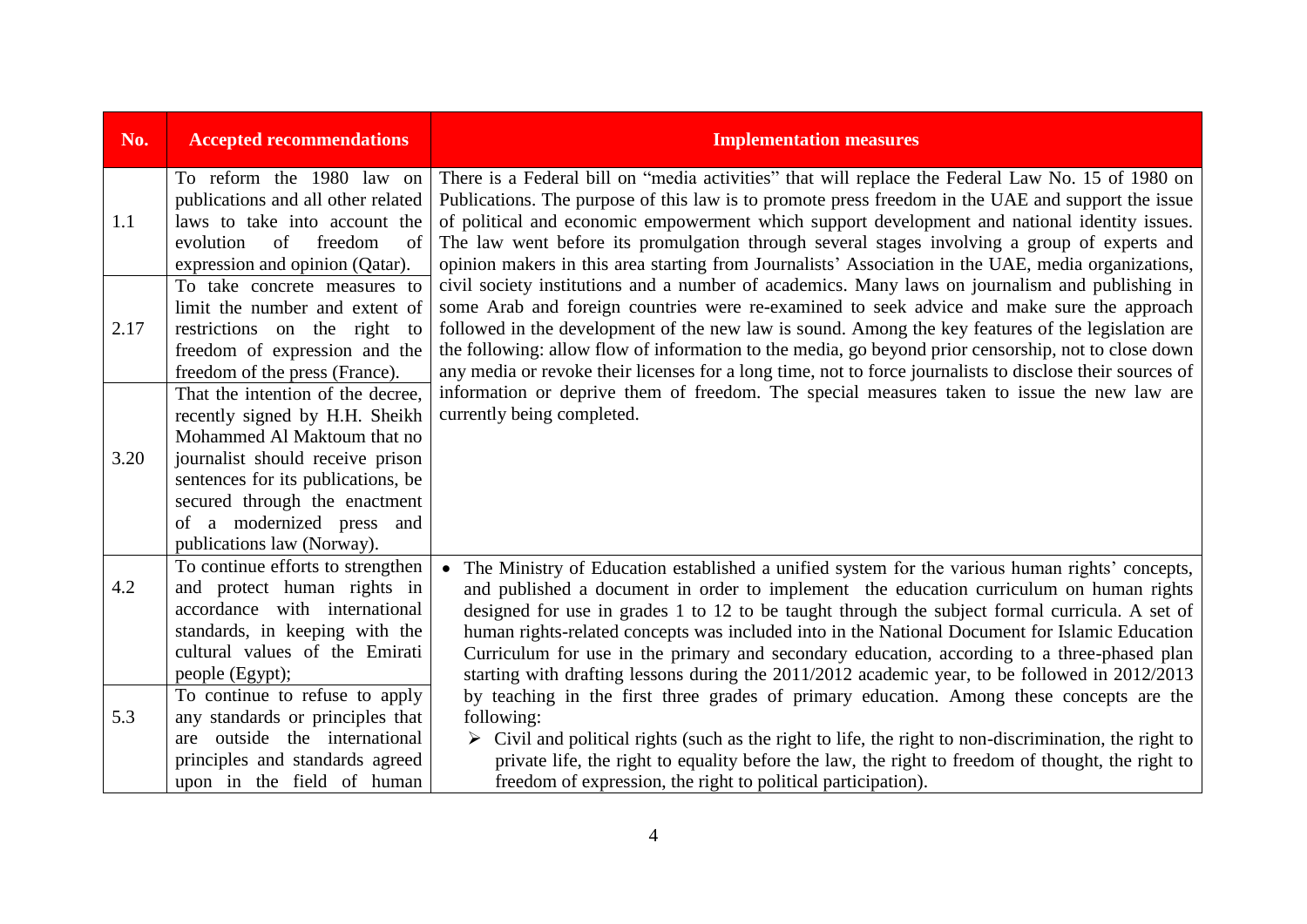|     | rights, including any attempt to<br>impose any foreign values and                            | $\triangleright$ Social and economic rights (such as the right to services, the right to property).<br>$\triangleright$ Environmental rights (such as the right to clean water resources, the right to breathe clean air,                                                                                                                                                                                                                                                                                                                                                                                                                                    |
|-----|----------------------------------------------------------------------------------------------|--------------------------------------------------------------------------------------------------------------------------------------------------------------------------------------------------------------------------------------------------------------------------------------------------------------------------------------------------------------------------------------------------------------------------------------------------------------------------------------------------------------------------------------------------------------------------------------------------------------------------------------------------------------|
|     | customs on the Emirati people<br>(Egypt);                                                    | the right to equality between generations, the right to protection of the environment and<br>public health).                                                                                                                                                                                                                                                                                                                                                                                                                                                                                                                                                 |
|     |                                                                                              | On the basis of the guidelines of his Highness Sheikh Mohammed bin Rashid Al Maktoum, Vice<br>President and Prime Minister, the Policy Council launched on 24 April 2012 a package of<br>initiatives aimed at promoting the use of Arabic as one of the most important means to preserve<br>the national identity as well as the cultural and civilizational values of the UAE society.<br>Language is a key tool for expressing values of any society and reflecting its national identity as<br>well as its historical and cultural distinctiveness. This package of initiatives to reinforce the status<br>of the Arabic language included the following: |
|     |                                                                                              | • To launch the Charter of the Arabic Language to promote its use in public life<br>• To establish an Advisory Council chaired by the Minister of Culture to implement the principles<br>of the Charter, and to enhance the government's efforts to promote the development of the<br>Arabic language.                                                                                                                                                                                                                                                                                                                                                       |
|     |                                                                                              | • To revive Arabic as a language of science and knowledge.                                                                                                                                                                                                                                                                                                                                                                                                                                                                                                                                                                                                   |
|     |                                                                                              | To highlight the innovations carried out by students in using the Arabic language.<br>$\bullet$                                                                                                                                                                                                                                                                                                                                                                                                                                                                                                                                                              |
|     |                                                                                              | To launch a faculty of translation and an institute for teaching Arabic to non-native speakers.<br>$\bullet$                                                                                                                                                                                                                                                                                                                                                                                                                                                                                                                                                 |
|     |                                                                                              | To launch an electronic initiative to promote Arabic content on the Internet.<br>$\bullet$                                                                                                                                                                                                                                                                                                                                                                                                                                                                                                                                                                   |
|     |                                                                                              | The Standing Committee for the UPR is working hard to unify the State's efforts in the area of<br>$\bullet$<br>promoting the culture of human rights by devising a national strategy for human rights in<br>accordance with the best applicable regional and international standards that stem from the values<br>and cultural heritage of the Emirati society.                                                                                                                                                                                                                                                                                              |
|     | To continue its achievements in                                                              | The UAE continued its achievements in the area of human rights and this is reflected in the high                                                                                                                                                                                                                                                                                                                                                                                                                                                                                                                                                             |
|     | the area of human rights and to                                                              | ranks attained as illustrated by the following indicators:                                                                                                                                                                                                                                                                                                                                                                                                                                                                                                                                                                                                   |
| 4.6 | take them into account as an<br>encouraging factor for<br>the<br>promotion and protection of | Human Development Report Index: UAE ranked first among Arab countries and has gained<br>up two ranks to reach $30th$ position internationally among a total of 187 countries in the 2011<br>Human Development Report, and ranked 38 according to the Women's Empowerment Index                                                                                                                                                                                                                                                                                                                                                                               |
|     | human rights (Saudi Arabia);                                                                 | (WEI).                                                                                                                                                                                                                                                                                                                                                                                                                                                                                                                                                                                                                                                       |
|     |                                                                                              | • Gender Equality Index: The State made progress in the Gender Equality Index issued by the                                                                                                                                                                                                                                                                                                                                                                                                                                                                                                                                                                  |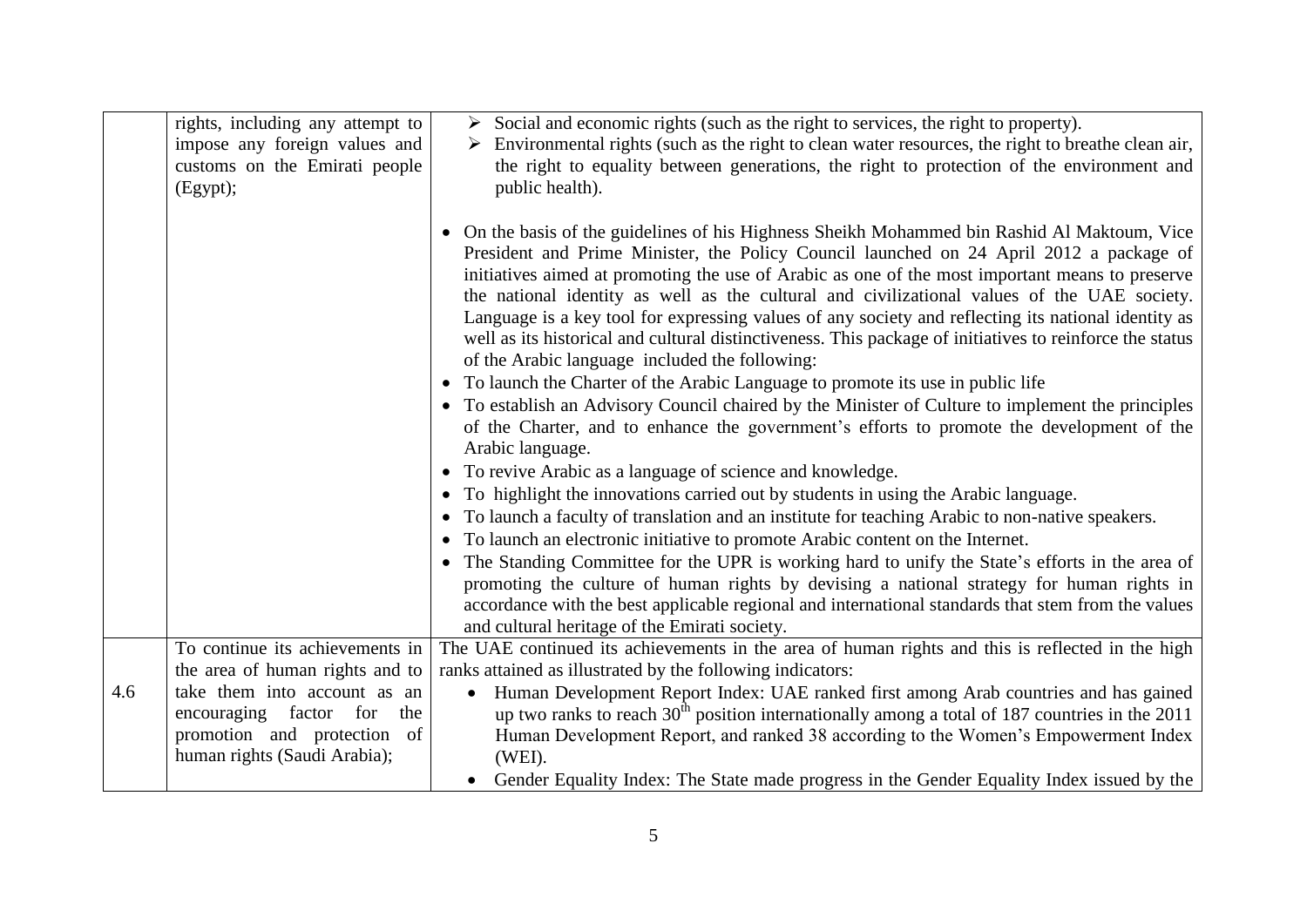|      |                                                                                                                                       | World Economic Forum in 2011 putting the UAE at the top of the Arab countries.<br>Index of Happiness and Satisfaction: The UAE ranked first among Arab countries and 17 <sup>th</sup><br>internationally according to the first survey on happiness and satisfaction among people<br>made by the United Nations in 2012.                                                                                                                                                                                                                                          |
|------|---------------------------------------------------------------------------------------------------------------------------------------|-------------------------------------------------------------------------------------------------------------------------------------------------------------------------------------------------------------------------------------------------------------------------------------------------------------------------------------------------------------------------------------------------------------------------------------------------------------------------------------------------------------------------------------------------------------------|
|      |                                                                                                                                       | Rule of Law Index: The UAE ranked first among Arab and Middle East countries and 13 <sup>th</sup> in<br>the world according to the rule of law and transparency of the judicial system indicators of<br>the 2011 International Justice Programme.                                                                                                                                                                                                                                                                                                                 |
|      |                                                                                                                                       | Transparency and Anti-Corruption Index: The UAE ranked second in the Middle East and<br>North Africa region in the 2011 Transparency International's Corruption Perceptions Index,<br>and 28 <sup>th</sup> internationally out of a list of 183 countries, gaining one rank compared to its<br>position in 2010.                                                                                                                                                                                                                                                  |
|      |                                                                                                                                       | Competitiveness Index: The UAE ranked fifth in the world for efficiency of government<br>spending, which is a sub-criteria of the Global Competitiveness Report (2011 -2012) issued<br>by the World Economic Forum.                                                                                                                                                                                                                                                                                                                                               |
| 19.7 | To put in place a concrete<br>national strategy to disseminate<br>a culture of human rights and to<br>ensure the long-term protection | The Standing Committee for the UPR Follow-up is working towards unifying the State's<br>efforts in disseminating the culture of human rights by devising a national strategy for human<br>rights in accordance with the best applicable regional and international standards that stem<br>from the values and cultural heritage of the Emirati society.                                                                                                                                                                                                           |
| 34.8 | of these rights (Morocco).<br>To accelerate the elaboration of<br>a national plan of action with a                                    | The Ministry of Education established a unified system for the various human rights'<br>concepts, and developed an instrument for the application of an education curriculum on<br>human rights designed for use in grades 1 to 12 taught through the subject curricula. A set of<br>human rights-related concepts was included into in the National Instrument for Islamic<br>Education Curriculum for use in the primary and secondary education, according to a three-<br>phased plan starting with drafting lessons during the 2011/2012 academic year, to be |
|      | view to instilling a culture of<br>human rights (South Africa).                                                                       | followed in 2012/2013 by teaching in the first three grades of primary education. Among<br>these concepts are the following:<br>1. Civil and political rights (such as the right to life, the right to non-discrimination, the right to<br>private life, the right to equality before the law, the right to freedom of thought, the right to<br>freedom of expression, the right to political participation).                                                                                                                                                     |
|      |                                                                                                                                       | 2. Social and economic rights (such as the right to services, the right to property).<br>3. Environmental rights (such as the right to clean water, the right to clean air, the right to<br>equality between generations, the right to protection of the environment and public health).                                                                                                                                                                                                                                                                          |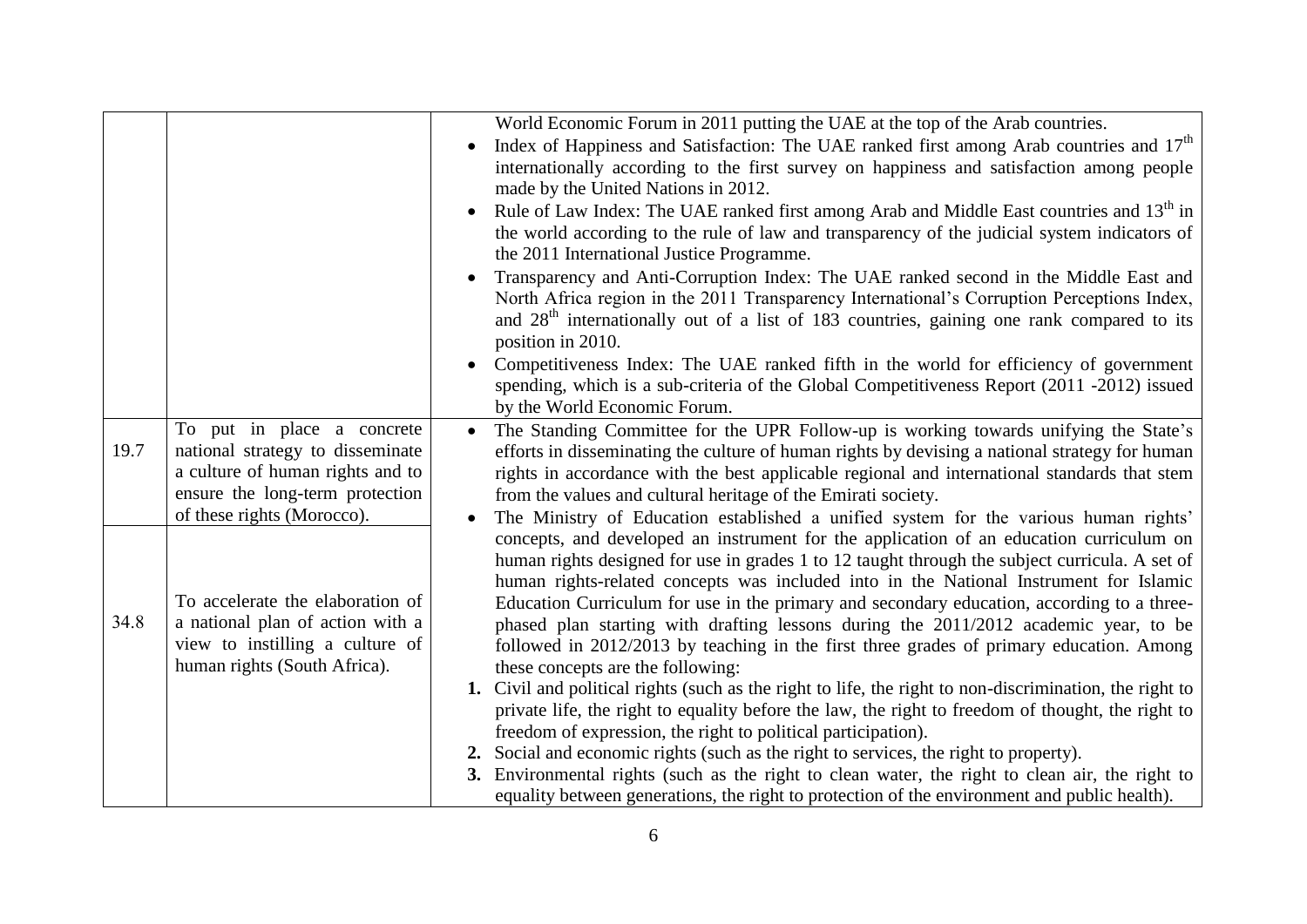| The Ministry of Education, in collaboration with the Dubai Police General Headquarters<br>published a "Student Behavioral Manual" for the various stages of education in order to<br>guarantee the rights of students and promote a positive behavior among them, find regulators<br>for human relations and normal relationships among all member of the school community.<br>The Ministry has also prepared a school manual on the procedures of dealing with students'<br>attitudes and their difficulties.                                                                                                                                                                                                                                                                                                                                                                                                                                                                                                                          |
|-----------------------------------------------------------------------------------------------------------------------------------------------------------------------------------------------------------------------------------------------------------------------------------------------------------------------------------------------------------------------------------------------------------------------------------------------------------------------------------------------------------------------------------------------------------------------------------------------------------------------------------------------------------------------------------------------------------------------------------------------------------------------------------------------------------------------------------------------------------------------------------------------------------------------------------------------------------------------------------------------------------------------------------------|
| Since the Ministry of Interior believes in the importance of promoting and spreading the<br>culture of human rights through the training process, it endeavoured to give its members in<br>all fields, the necessary skills and qualifications in the human rights area. To that effect, the<br>Ministry held a number of seminars, conferences and workshops, in addition to organising<br>several courses for its members in the UAE and abroad. The total number of training sessions<br>held in police colleges, institutes and schools reached 50 for the period 2009-2010, with 24<br>training sessions held in 2009 and 26 in 2010.                                                                                                                                                                                                                                                                                                                                                                                              |
| • With regard to the inclusion of human rights principles in the curricula of police colleges and<br>schools during 2009-2010, the number of hours of courses included in the Academic Curriculum<br>for colleges of police officers and schools of police personnel amounted to 684 hours, with 342<br>hours taught in 2010 and 342 hours in 2009. The aim of such courses was to acquaint the<br>Ministry employees with the nature of human rights, the global and regional system of human<br>rights, the collective rights, the rights of prisoners, the human rights legislation in the UAE and<br>the role of the police in the protection of human rights.                                                                                                                                                                                                                                                                                                                                                                      |
| The UAE concerned itself with the issue of preparing the Attorney General's Office and judiciary<br>$\bullet$<br>cadres and further training them at the federal and local levels. To this effect, the State has built a<br>federal institute for judicial training and studies. Similar local institutes were also built in Abu<br>Dhabi and Dubai. The subjects taught in these institutes include human rights conventions and<br>treaties, procedures of human rights international organizations and international resolutions<br>adopted in this regard. Since the adoption of the UPR outcome, many States institutions and civil<br>societies have been active in organizing dozens of events ranging from conferences and seminars<br>to campaigns for the dissemination and promotion of the culture of human rights, in addition to<br>the preparation of studies and academic research as well as the publication of brochures,<br>pamphlets and periodicals aimed at promoting awareness in various areas of human rights. |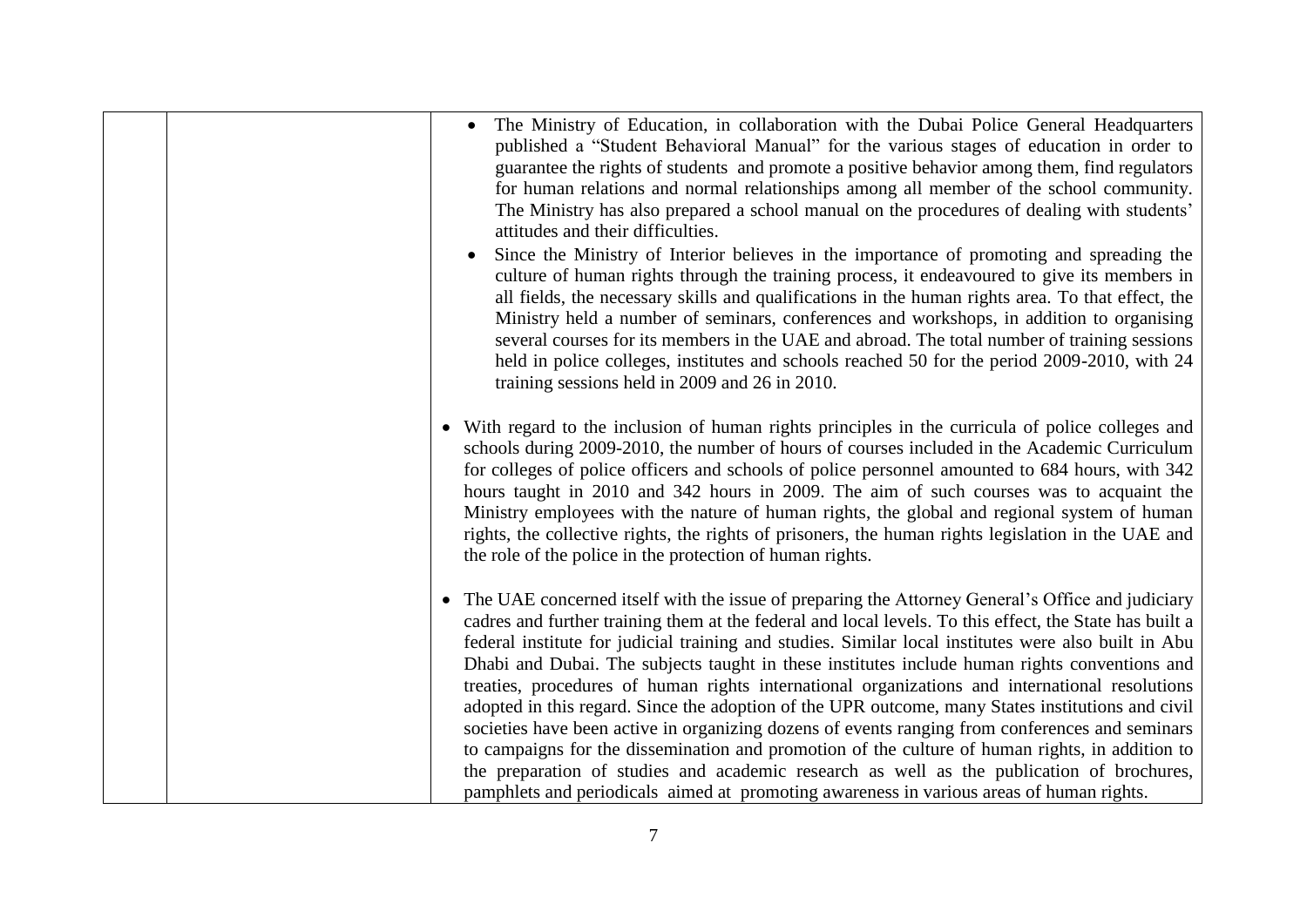|      |                                                                                                                                                             | • A Department of Labour Guidance was created in 17/05/2009 under Ministerial Decree No. 551.<br>Its main tasks include raising awareness about Labour Law and its implemented decisions,<br>providing workers and business owners with guidance on the Ministry procedures and policies,<br>improving the relationship among the three parties of the working relationship through holding<br>awareness seminars and workshops on their rights on the basis of 180 events per year. Moreover,<br>since 2010, the Department prepares and prints 250,000 copies per year of Workers' Rights<br>Guide issued in nine different languages and distributed to airports, embassies and workplaces.<br>Since 2011, it also publishes 50,000 copies of the Quarterly Newsletter which addresses all issues<br>of concern to workers and distributed to them in four different languages.                                                                                                                                                                                                                                                                                                                                                                                                                                                                                                                                                               |
|------|-------------------------------------------------------------------------------------------------------------------------------------------------------------|--------------------------------------------------------------------------------------------------------------------------------------------------------------------------------------------------------------------------------------------------------------------------------------------------------------------------------------------------------------------------------------------------------------------------------------------------------------------------------------------------------------------------------------------------------------------------------------------------------------------------------------------------------------------------------------------------------------------------------------------------------------------------------------------------------------------------------------------------------------------------------------------------------------------------------------------------------------------------------------------------------------------------------------------------------------------------------------------------------------------------------------------------------------------------------------------------------------------------------------------------------------------------------------------------------------------------------------------------------------------------------------------------------------------------------------------------|
| 5.9  | To be complimented for its<br>and<br>pioneering<br>considerable<br>experience in the area of ending<br>employment of children in camel<br>racing (Bahrain). | • The UAE spared no effort to close the file of children "in camel racing" as the government made<br>vigorous efforts on this issue and took practical steps over several years starting in 2005 with the<br>promulgation of Law No. 15 of 2005, which prohibits the employment of children under the age<br>of 18 in camel races, whereas the Ministry of Interior has set up committees to follow up the<br>implementation of the law. In addition, the State has signed an agreement with the United<br>Nations children's Fund (UNICEF) to rehabilitate former children jockeys in the communities<br>they live in, with the aim of improving their social situation and raise their standard of living. In<br>2007, the Government allocated \$30 million and signed a memoranda of understanding with four<br>countries from where come the children "in camel racing" (Sudan, Mauritania, Pakistan and<br>Bangladesh), to grant every child who participated in camel racing financial compensation. A<br>Committee was formed to follow up the compensation, rehabilitation and integration process of<br>children by making 72 field visits before closing the "Children in camel racing" file in the UAE<br>on 6 June 2012. The Committee held a wrap-up meeting on it is work during which officials from<br>the relevant governments, international organizations and community leaders in the countries<br>concerned were honoured. |
| 6.10 | To invite the Special Rapporteur<br>trafficking<br>in<br>on<br>persons,<br>especially women and children,<br>to visit the country (Bahrain).                | • The Special Rapporteur on trafficking in persons, especially women and children, visited the<br>UAE from 11 to 17 April 2012 at the official invitation of the relevant authorities in the UAE.<br>The visit included meetings with a number of officers from all official authorities concerned with<br>human rights. The Special Rapporteur also met with a number of representatives from civil<br>society organizations to learn about the State's efforts to combat human trafficking.                                                                                                                                                                                                                                                                                                                                                                                                                                                                                                                                                                                                                                                                                                                                                                                                                                                                                                                                                    |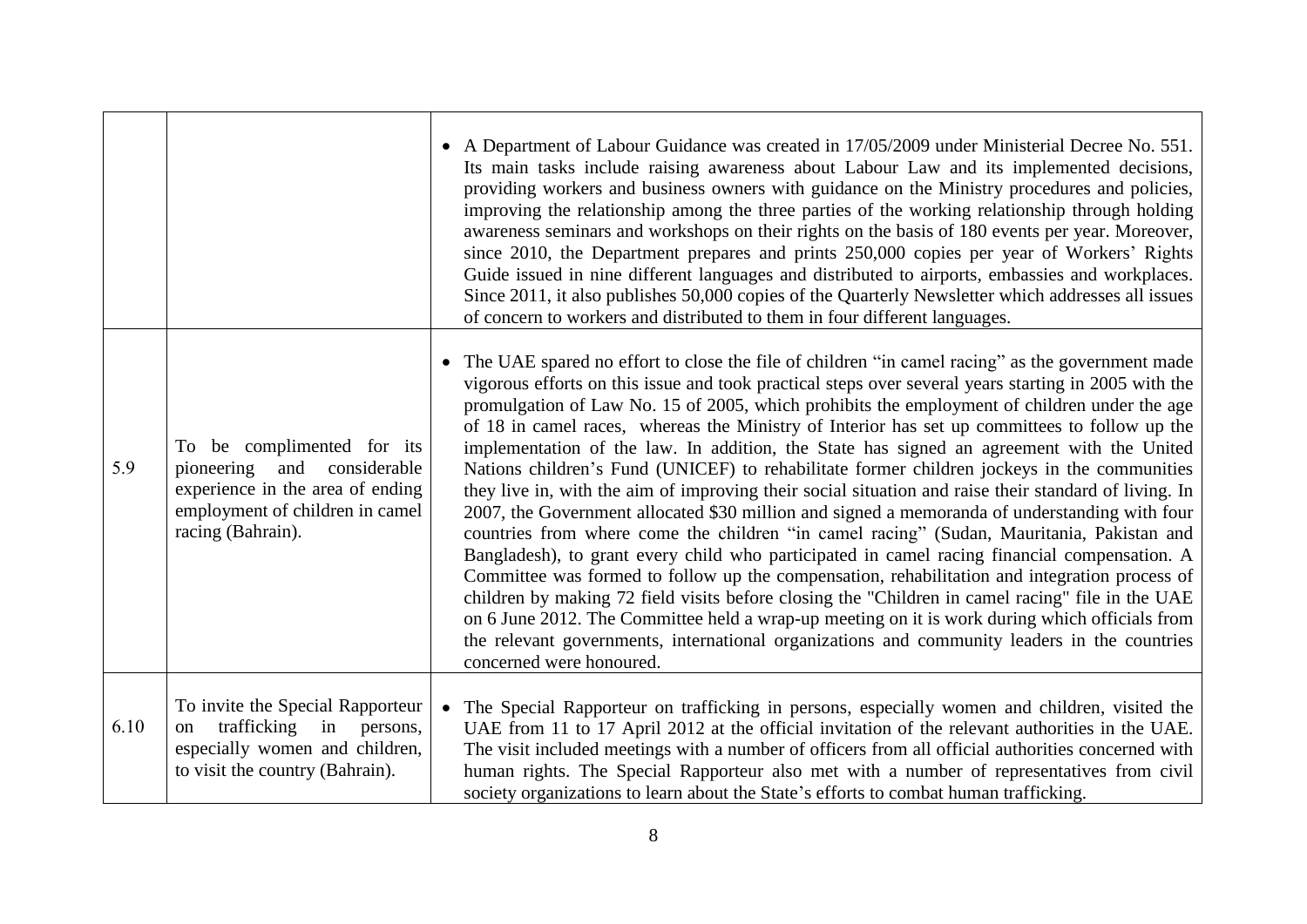| 36.11 | To strengthen cooperation with<br>rights<br>mechanisms,<br>human<br>which will be helpful to achieve<br>further improvements in various<br>areas (Republic of Korea). | • Following the adoption of its first report in 2009, the UAE received a number of Special<br>Rapporteurs such as the Special Rapporteur on contemporary forms of racism, racial<br>discrimination, xenophobia and related intolerance, the Special Rapporteur on the sale of<br>children, child prostitution and child pornography, and the Special Rapporteur on trafficking in<br>persons especially women and children who was welcomed from 11 to 17 April 2012 to learn<br>about the State's efforts in this respect. The State also received in 2010 the High Commissioner<br>for Human Rights Council, Madam Navi Pillay, who had the honour to meet with the Head of<br>State "may God protect him" and who praised the efforts of the State in the promotion and<br>protection of human rights. The State also participated in many international fora dealing with<br>human rights. Furthermore, various governmental and civil institutions, in cooperation with<br>relevant international organizations, have organized many international conferences and<br>workshops to promote human rights such as the organization of the 7 <sup>th</sup> World Family Summit,<br>which was held from 5 to 7 December 2011 in cooperation with the World Family Organization.<br>This summit was organized by the UAE General Women's Union, a fact that clearly reflects the<br>UAE's interest in the family issues and in identifying the various challenges facing the family<br>within the framework of the global financial and economic crisis and its effects on the family, as<br>well as working to find effective solutions to achieve the Millennium Development Goals. |
|-------|-----------------------------------------------------------------------------------------------------------------------------------------------------------------------|---------------------------------------------------------------------------------------------------------------------------------------------------------------------------------------------------------------------------------------------------------------------------------------------------------------------------------------------------------------------------------------------------------------------------------------------------------------------------------------------------------------------------------------------------------------------------------------------------------------------------------------------------------------------------------------------------------------------------------------------------------------------------------------------------------------------------------------------------------------------------------------------------------------------------------------------------------------------------------------------------------------------------------------------------------------------------------------------------------------------------------------------------------------------------------------------------------------------------------------------------------------------------------------------------------------------------------------------------------------------------------------------------------------------------------------------------------------------------------------------------------------------------------------------------------------------------------------------------------------------------------------------------------------------------------------|
|       |                                                                                                                                                                       | Within the framework of cooperation between the UAE and the Office of the High<br>$\bullet$<br>Commissioner for Human Rights, the Ministry of Foreign Affairs organized from 17 to 18 April<br>2012 a regional workshop on the second session of the UPR, in collaboration with the UN<br>Human Rights Training and Documentation Centre for South-West Asia and the Arab Region<br>Representatives from GCC and a number of Arab countries attended this workshop.                                                                                                                                                                                                                                                                                                                                                                                                                                                                                                                                                                                                                                                                                                                                                                                                                                                                                                                                                                                                                                                                                                                                                                                                                   |
|       |                                                                                                                                                                       | The UAE continues to renew its support to the funds of the High Commissioner for Human<br>$\bullet$<br>Rights, which will enable the OHCHR to carry out its programmes scheduled for 2012-2013. The<br>State's contributions to these funds amounted to US\$390,000. The UAE has also announced<br>during the UN Pledging Conference for Development Activities organized by the United Nations<br>at its headquarters in New York, that it will pledge US\$7,194,000 for a number of special funds<br>dedicated to strengthen human rights such as the UN Voluntary Fund on Contemporary Forms of<br>Slavery and the UN Voluntary Trust Fund for Victims of Trafficking in Persons, in addition to<br>the funds of the UN development programmes for 2012.                                                                                                                                                                                                                                                                                                                                                                                                                                                                                                                                                                                                                                                                                                                                                                                                                                                                                                                           |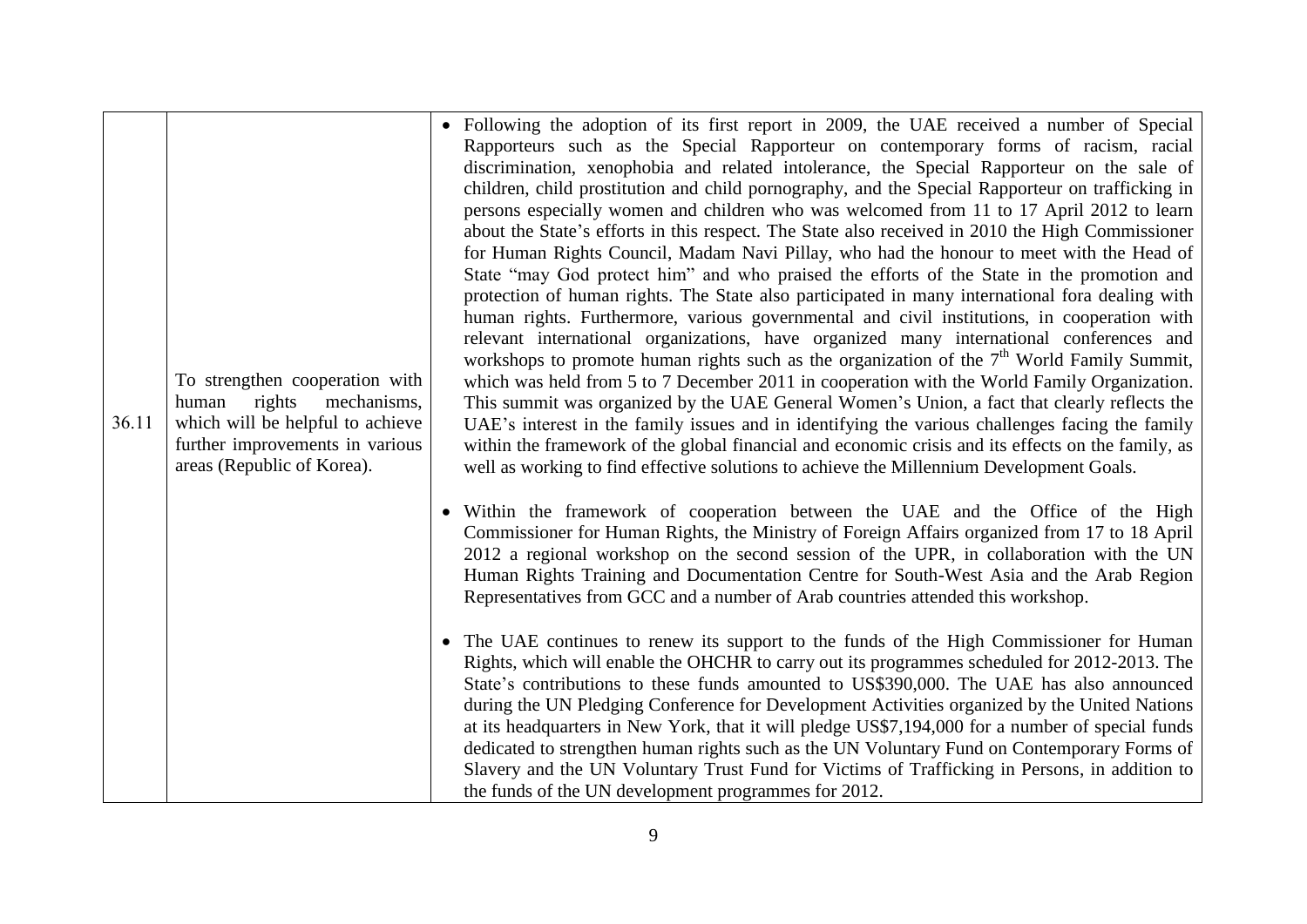|       | To continue to strengthen its    | The Ministry of Labour elaborated a strategy and a plan of action to provide and guarantee the   |
|-------|----------------------------------|--------------------------------------------------------------------------------------------------|
| 7.12  | labour regulations and improve   | rights of migrant workers in the country. This strategy is based on the following:               |
|       | the working/living conditions of | 1. Protecting workers' rights to obtain fair pay within the time specified in the employment     |
|       | workers (Pakistan);              | contract.                                                                                        |
|       | Continue<br>to<br>promote        | 2. Combating all forms of labour exploitation, forced labour and trafficking in persons through  |
| 14.13 | employment and improve the       | the imposition of heavy fees and fines.                                                          |
|       | systems working and living       | 3. Protecting workers' right to access to housing and to live in a suitable and safe environment |
|       | conditions<br>workers<br>for     | where resources for a decent life are available.                                                 |
|       | (Pakistan).                      | 4. Raising workers' awareness of their rights and encourage them to establish links and          |
|       | To<br>adequate<br>guarantee      | communicate with the Ministry of Labour.                                                         |
| 35.14 | protection of workers through    | 5. Protect workers' rights in the event of a labour dispute with the employer.                   |
|       | the effective implementation of  | 6. Cooperating in the area of protecting workers from illegal practices related to employment    |
|       | legislative and administrative   | and promote welfare as well as protection measures for workers.                                  |
|       | labour laws (South Africa).      |                                                                                                  |
|       |                                  | The Council of Ministers issued Decision No. 13 of 2009 [dated 17/3/2009] Approving the          |
|       |                                  | General Standards Manual for Group Labor Accommodation and Related Services. The                 |
|       |                                  | Decision stressed the responsibility of employers who must provide collective labour             |
|       |                                  | accommodation that are in line with the approved standards, and the need for each facility       |
|       |                                  | operating in the State to upgrade its current workers' accommodation conditions to comply        |
|       | To bolster capacity to oversee   | with these standards. Employers are given a maximum period of five years starting from the       |
|       | working and living conditions of | date the Decision comes into force. The approved Manual includes a comprehensive package         |
| 28.15 | migrant workers by employing     | of norms to be provided in labour accommodation units, among which are the following:            |
|       | more inspectors to oversee       | The site shall be far from sources of environmental pollution and noise.                         |
|       | implementation of labour laws    | The site shall fulfil the health and safety requirements, including water systems (hot and       |
|       | (Canada).                        | cold), sewerage network, air-conditioning, lighting systems, elevators, emergency exits, fire    |
|       |                                  | systems and indoor air quality.                                                                  |
|       |                                  | The building shall cover from 60% to 65% of the complex plot area, whereas the remaining         |
|       |                                  | space is allotted to entertainment venues, parking lots, courtyards, walkways and green areas.   |
|       |                                  | Each accommodation complex shall have a Mini Market, private playgrounds, and a clinic           |
|       |                                  | equipped with all services, including first aid, working 24/7, including official holydays and   |
|       |                                  | weekends as well as religious festivals and national events.                                     |
|       |                                  | The establishment shall maintain clean sanitations with all accessories such as soaps,           |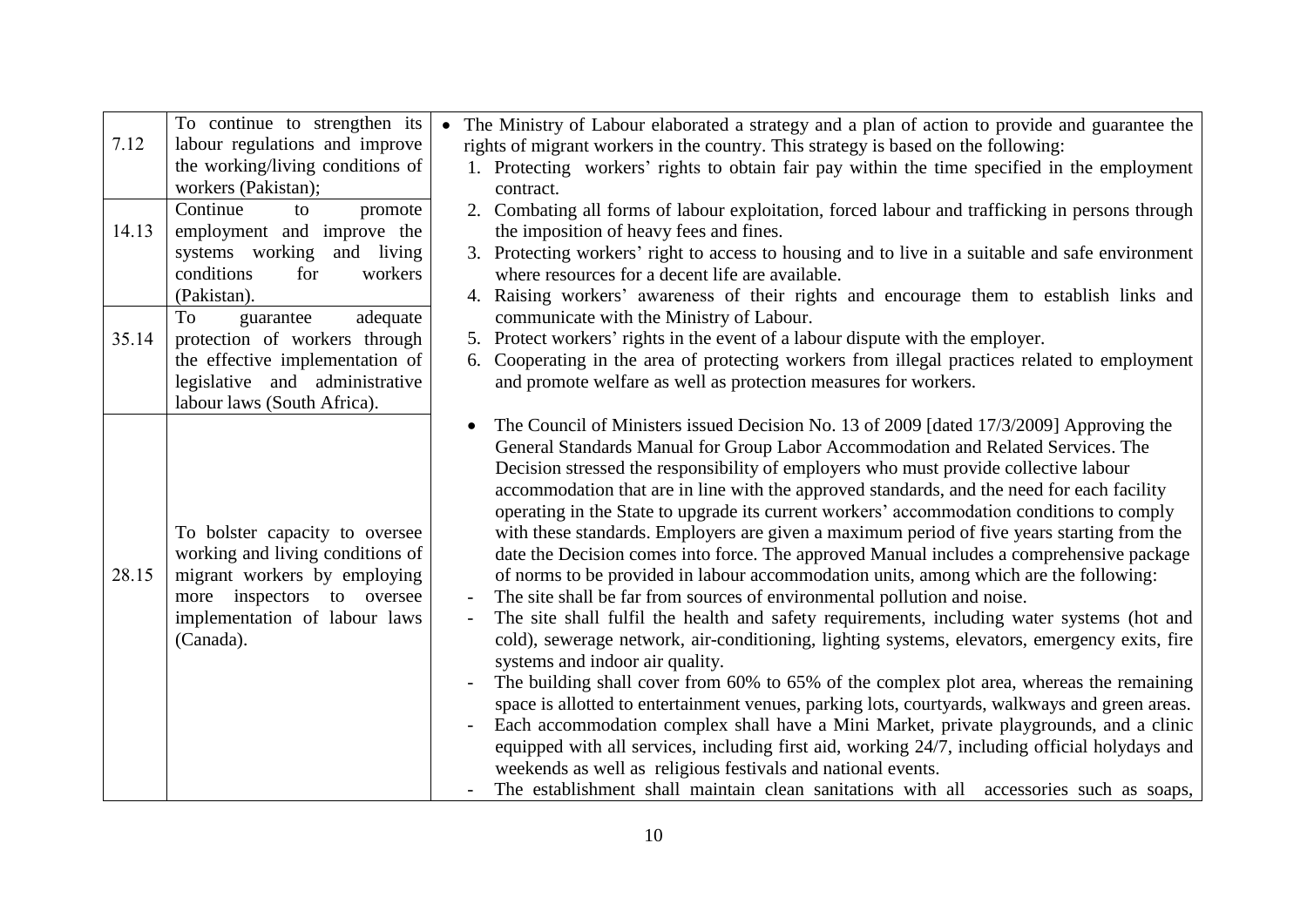|  | mirrors, towels and clothing racks, toilet paper and cupboards.<br>The pilot labour cities are being built according to these standards and currently amount to 21<br>cities that accommodate about 345,400 workers. The Ministry of Labour has also open<br>offices dealing with labour relations inside the labour courts to resolve disputes amicably, in<br>addition to launching the Judge's initiative of reconciliation in Dubai and establishing the<br>Department of alternative disputes resolution.                                                                                                                                                                                                                                                  |
|--|-----------------------------------------------------------------------------------------------------------------------------------------------------------------------------------------------------------------------------------------------------------------------------------------------------------------------------------------------------------------------------------------------------------------------------------------------------------------------------------------------------------------------------------------------------------------------------------------------------------------------------------------------------------------------------------------------------------------------------------------------------------------|
|  | • In May 2009, the Ministry of Labour issued Resolution No. 788 on the Wage Protection System<br>(WPS), which is an electronic system which was launched in collaboration with the Central Bank<br>of the UAE whereby public establishments transfer workers' wages through banks, exchange<br>companies and providers of the said service. The system allows the Ministry to permanently<br>check out operations of wage payments through a comprehensive database which has been<br>created specifically to follow-up wage payments. The outcome of adopting and launching such a<br>system provided protection for the wages of more than 3,584,000 workers employed in 215,681<br>facilities and who are currently receiving wages through the system.      |
|  | • On 04/28/2009 the Ministry of Labour launched the salary service (My Salary), dedicated to<br>receive complaints from employees in the private sector for non-payment of wages, overtime pay<br>or illegal deductions on their wages. Complaints are received round the clock through the<br>Ministry's website or via the Ministry of Labour's Call Centre which offers services in twelve<br>different languages. Complaints are confidentially examined until they are resolved or referred to<br>the judiciary. The total number of complaints filed through the system since the launch of the My<br>Salary service until the end of the second quarter of 2012 amounted to 3,450 of which 3,338 were<br>resolved while 112 were referred to the courts. |
|  | • Dubai Police launched the Benevolent Hand Programme which addresses collective problems-as<br>well as claims over legitimate rights by temporary workers. A Hotline Programme has also been<br>set up to help investigate and deal with violations committed against workers.                                                                                                                                                                                                                                                                                                                                                                                                                                                                                 |
|  | • The Ministry of Labour implemented the initiative setting up "Offices of Labour Relations" to<br>support some courts by providing them with data and information relating to litigants. This helps<br>accelerating litigation procedures and dispute resolutions, especially in terms of implementing                                                                                                                                                                                                                                                                                                                                                                                                                                                         |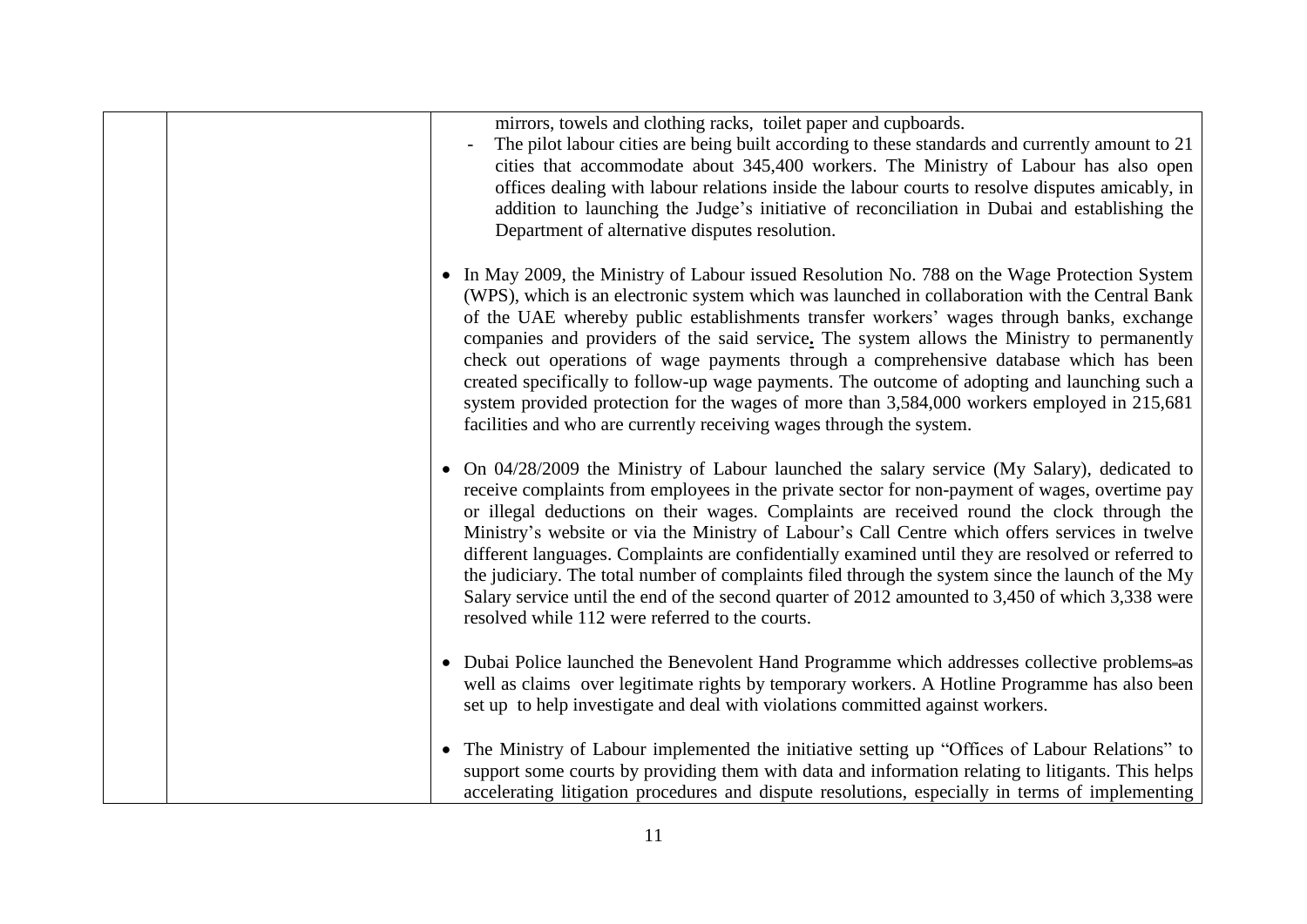issued judgments, freezing files of establishments which failed to implement judicial decisions and cease to deal with them such establishments, in addition to turning the bank guarantees into cash for the benefit of workers in accordance with the law. The Ministry also proceeded to implement a programme to establish an electronic link between the labour courts and the Ministry of Labour to reduce cumbersome procedures and facilitate a joint action between the two parties. • The Ministry of Labour set up 8 Labour Care Units which were deployed in labour pool areas and a mobile care unit within the Department of Labour Guidance. Its main tasks is to develop and provide awareness programmes on labour market laws and the relevant decisions to implement such laws, which are then directed to parties in the production sector (workers / employers) in the workplace, and provide workers and employers with legal and administrative advice on actions to be taken to address the problems that arise in the workplace. The number of guidance visits made during 2010/2011 by unit managers to workers in their workplace amounted to 1154, whereas the number of inquiries and complaints they received amounted to 1104, of which 1059 have been amicably addressed 45 have been referred to the relevant authorities for consideration and adjudication. • The Ministry of Labour strengthened inspection mechanisms through a number of initiatives and the appointment of more than 300 male and 200 female inspectors. They were provided with internal training carried out by the Ministry through a joint programme with a number of domestic stakeholders, the most important among them is the Judicial Institute. A Department of Occupational Health and Safety has also been developed in the labour inspection sector. • Dubai Police has elaborated a system to monitor the situation of temporary workers called Temporary Labour Complaints Office Programme. The system is centred on inspection tours aimed at improving the living standard of the workers housing conditions and enquire about their social situation, in addition to receiving and examining workers' complaints in their place of living. The total number of workers' housing inspections amounted to 1648 in 2009, while the total of all inspection tours amounted to 1607 in 2010.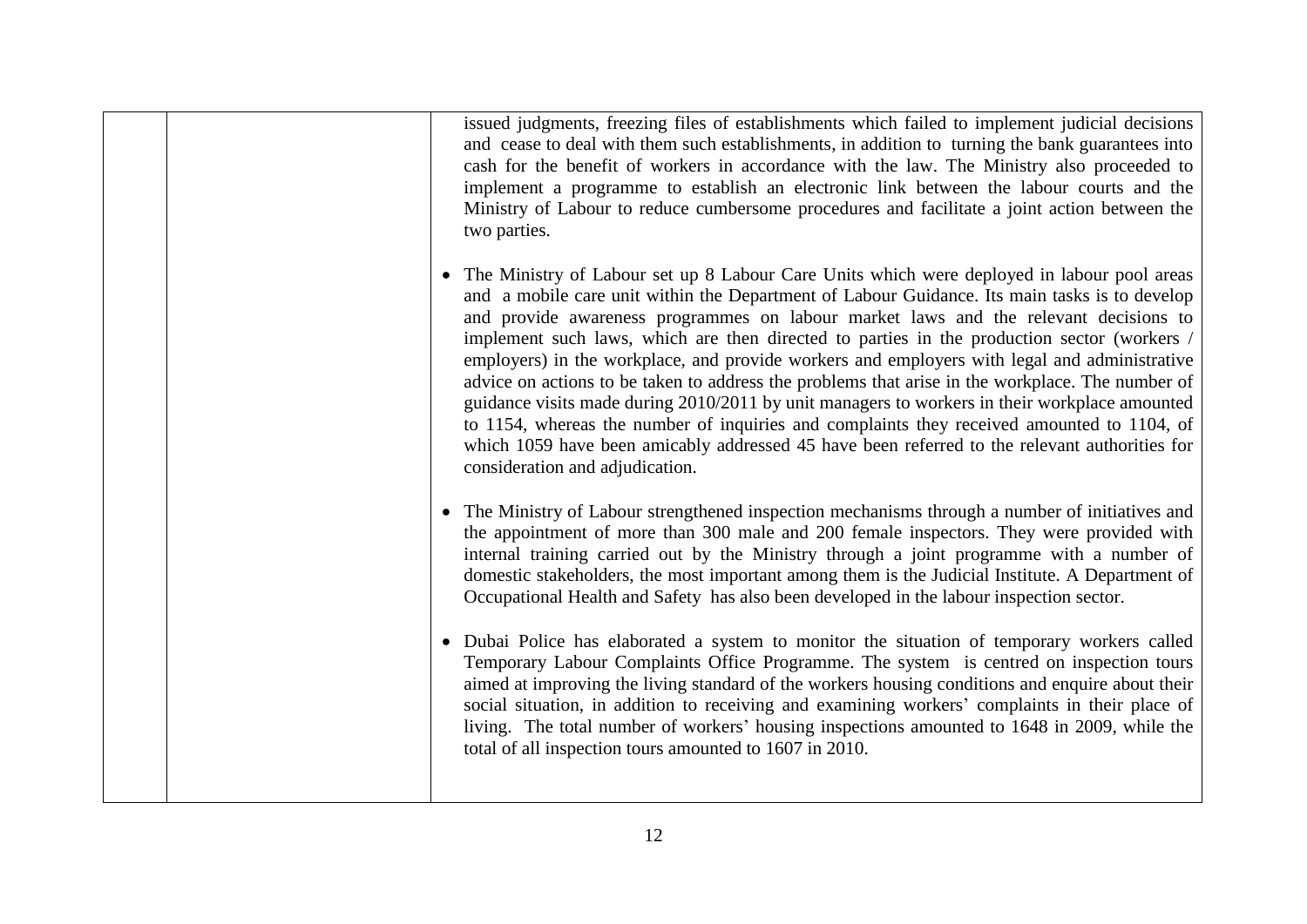| 9.16  | To take further steps to improve<br>situation<br>of<br>migrant<br>the<br>labourers and domestic staff<br>(United Kingdom).                                                                                    | The Council of Ministers' Resolution No. 1/1w/1 of 2012 approving the Federal Law on<br>workers' support service was issued. The Ministry of Interior was assigned the task to prepare a<br>draft executive regulation for the Law so that it will be ready for issuance once the regulation is<br>completed. The law included 38 articles.                                                                                                                                        |
|-------|---------------------------------------------------------------------------------------------------------------------------------------------------------------------------------------------------------------|------------------------------------------------------------------------------------------------------------------------------------------------------------------------------------------------------------------------------------------------------------------------------------------------------------------------------------------------------------------------------------------------------------------------------------------------------------------------------------|
| 18.17 | To pursue and strengthen current<br>efforts to address allegations and<br>discriminatory<br>of<br>reports<br>treatment of migrant workers,<br>especially those related to<br>female domestic workers (Italy). | A unified contract to regulate the relationship between the worker and the employer was<br>elaborated. This unified contract defines the rights and obligations of each party in 11 sections<br>dealing with the following topics (type and nature of work, salary, organization of work and<br>holidays, travel tickets, living, good treatment, communication and correspondence, health care,<br>death and burial, duration of the contract, and disputes between the parties). |
|       |                                                                                                                                                                                                               | Complaints of domestic workers are received through specialized branches set up in the Public<br>Administrations for Residency Affairs and Ports. There are nine branches whereby these public<br>administrations examine cases brought to its attention through a permanent and open channel of<br>communication and providing assistance and care to victims of violence or ill-treatment.                                                                                       |
| 21.18 | To continue to build on and<br>strengthen efforts to protect the<br>rights of migrant workers,<br>especially<br>migrant<br>women<br>domestic workers (Philippines).                                           | The various police stations receive and investigate complaints made by domestic workers. If<br>$\bullet$<br>there is evidence that an aggression which constitutes a crime punishable by law has been<br>committed, the case will be referred to the Attorney General's Office for investigation before<br>being submitted to the competent court.                                                                                                                                 |
|       |                                                                                                                                                                                                               | • The work of the domestic labour recruitment offices has been organised and a committee was set<br>up to look into the abuses committed by these offices in order to make proposal on the measures<br>and solutions reached by the Committee to provide domestic workers with protection and care.                                                                                                                                                                                |
|       |                                                                                                                                                                                                               | • In order to disseminate a legal culture among employees in the country, the ministry has<br>implemented a number of initiatives to raise the cultural level of this category of labourers group<br>and involve them in the process of progress and sustainable development taking place in the<br>country.                                                                                                                                                                       |
|       |                                                                                                                                                                                                               | The Ministry of Labour has set up offices for labour relations inside the labour courts with the<br>$\bullet$<br>purpose of settling the disputes amicably, in addition to launching the Judge's initiative of                                                                                                                                                                                                                                                                     |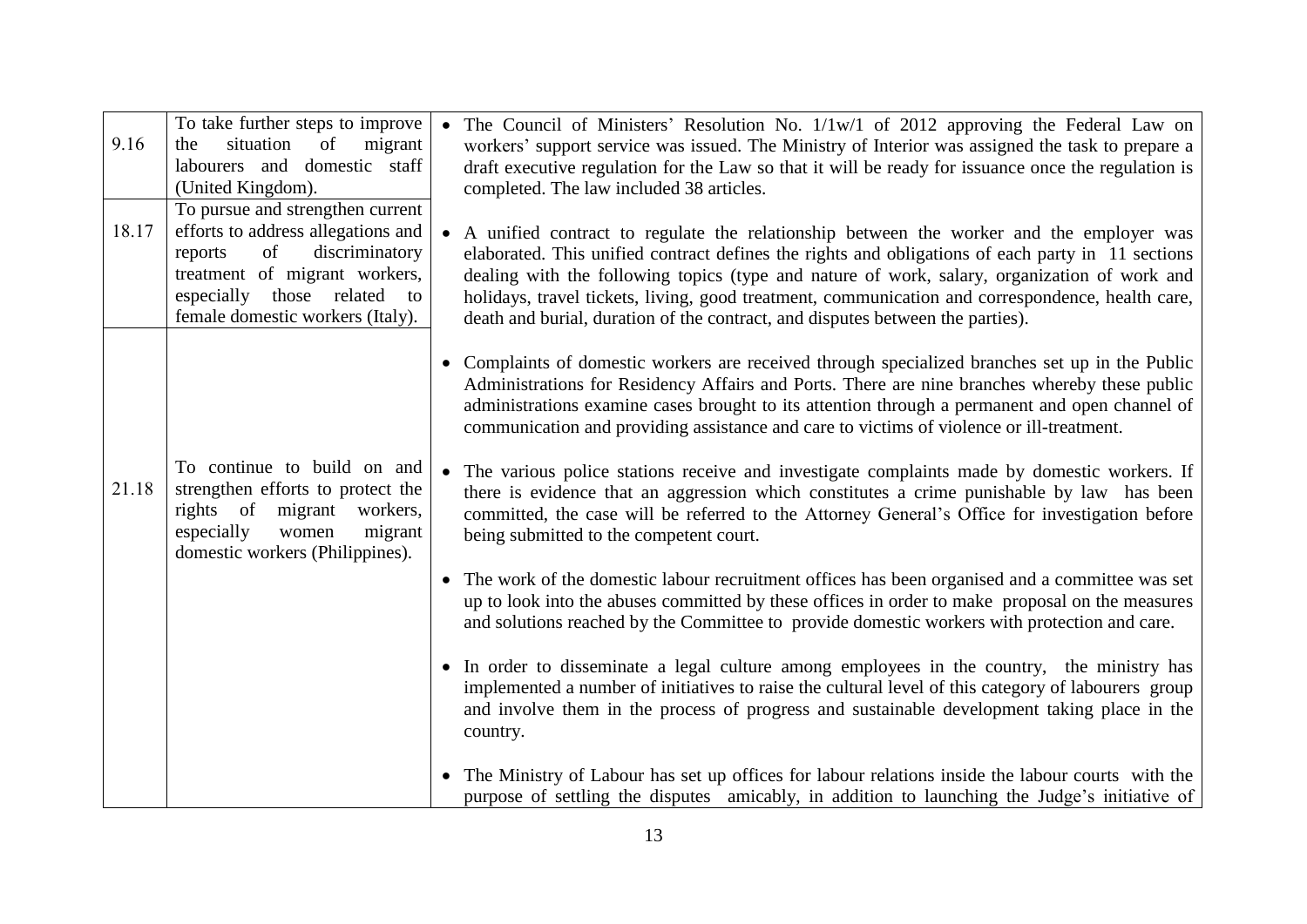|       |                                                                                                                                                                                                                                          | reconciliation and establishing the Department of alternative solutions to resolve disputes. The<br>Ministry of Labour has also opened an Office for Labour Relations at the new Labour Court<br>located at the headquarters of the Judicial Department in Abu Dhabi, and two offices for labour<br>relations at the Labour Court in Dubai. Additional offices for labour relations have also been<br>opened this year in the courts of Sharjah, Ras Al Khaimah and Fujairah. The Ministry also aims<br>at opening next year two other offices for labour relations in the remaining Emirates so that the<br>initiative will includes all courts concerned at the country level. This would prepare the transition<br>towards a new phase of partnership and cooperation with the judiciary to implement its final<br>decisions in accordance with the Labour Law as well as the prerogatives and competences of the<br>Ministry.                                                                                                                                                                                                                                                                                                                               |
|-------|------------------------------------------------------------------------------------------------------------------------------------------------------------------------------------------------------------------------------------------|-----------------------------------------------------------------------------------------------------------------------------------------------------------------------------------------------------------------------------------------------------------------------------------------------------------------------------------------------------------------------------------------------------------------------------------------------------------------------------------------------------------------------------------------------------------------------------------------------------------------------------------------------------------------------------------------------------------------------------------------------------------------------------------------------------------------------------------------------------------------------------------------------------------------------------------------------------------------------------------------------------------------------------------------------------------------------------------------------------------------------------------------------------------------------------------------------------------------------------------------------------------------|
|       |                                                                                                                                                                                                                                          | • Dubai Police launched the Benevolent Hand Programme which addresses collective problems-as<br>well as claims over legitimate rights by temporary workers. A Hotline Programme has also been<br>set up to help investigate and deal with violations committed against workers.                                                                                                                                                                                                                                                                                                                                                                                                                                                                                                                                                                                                                                                                                                                                                                                                                                                                                                                                                                                 |
| 22.19 | To continue to pursue active<br>cooperation and dialogue with<br>the countries of origin of<br>migrant workers (Philippines).                                                                                                            | The Ministry of Labour participated in the most prominent international forums dealing with<br>issues of immigration and foreign labour, and worked on the pilot project to develop the<br>contractual labour cycle. In January 2008, the Ministry of Labour, in collaboration with the<br>International Organization for Migration (IOM) and with the participation of the International                                                                                                                                                                                                                                                                                                                                                                                                                                                                                                                                                                                                                                                                                                                                                                                                                                                                       |
| 27.20 | To continue its leadership role at<br>the regional level, particularly<br>with regard to<br>facilitating<br>dialogue<br>enhancing<br>and<br>cooperation with the receiving<br>and sending States of contractual<br>labourers (Malaysia). | Labour Organization (ILO) and the Arab Labour Organization (ALO), organized the first<br>consultative meeting in the UAE held at a ministerial level (Abu Dhabi Dialogue). The<br>consultative meeting gathered Asian labour-sending and receiving countries and 22<br>representatives from Asian States participated in its activities, in addition to a number of Arab<br>and international organizations concerned with the issues of labour and workers. The most<br>important outcome of this meeting was to issue the Abu Dhabi Declaration, which stressed that<br>the good management of temporary contractual labour movement will have a positive impact on<br>both sending and receiving countries, and will improve the living conditions of these workers<br>and ensure their rights. As the current Chairman of Abu Dhabi Dialogue, and the country<br>responsible for the follow up and the implementation of the pilot project and monitoring its<br>results, the United Arab Emirates commissioned two international consultants to prepare a<br>technical report highlighting the main problems and challenges faced by contract migrant<br>workers during their trip from and to sending and receiving countries, documenting best practices |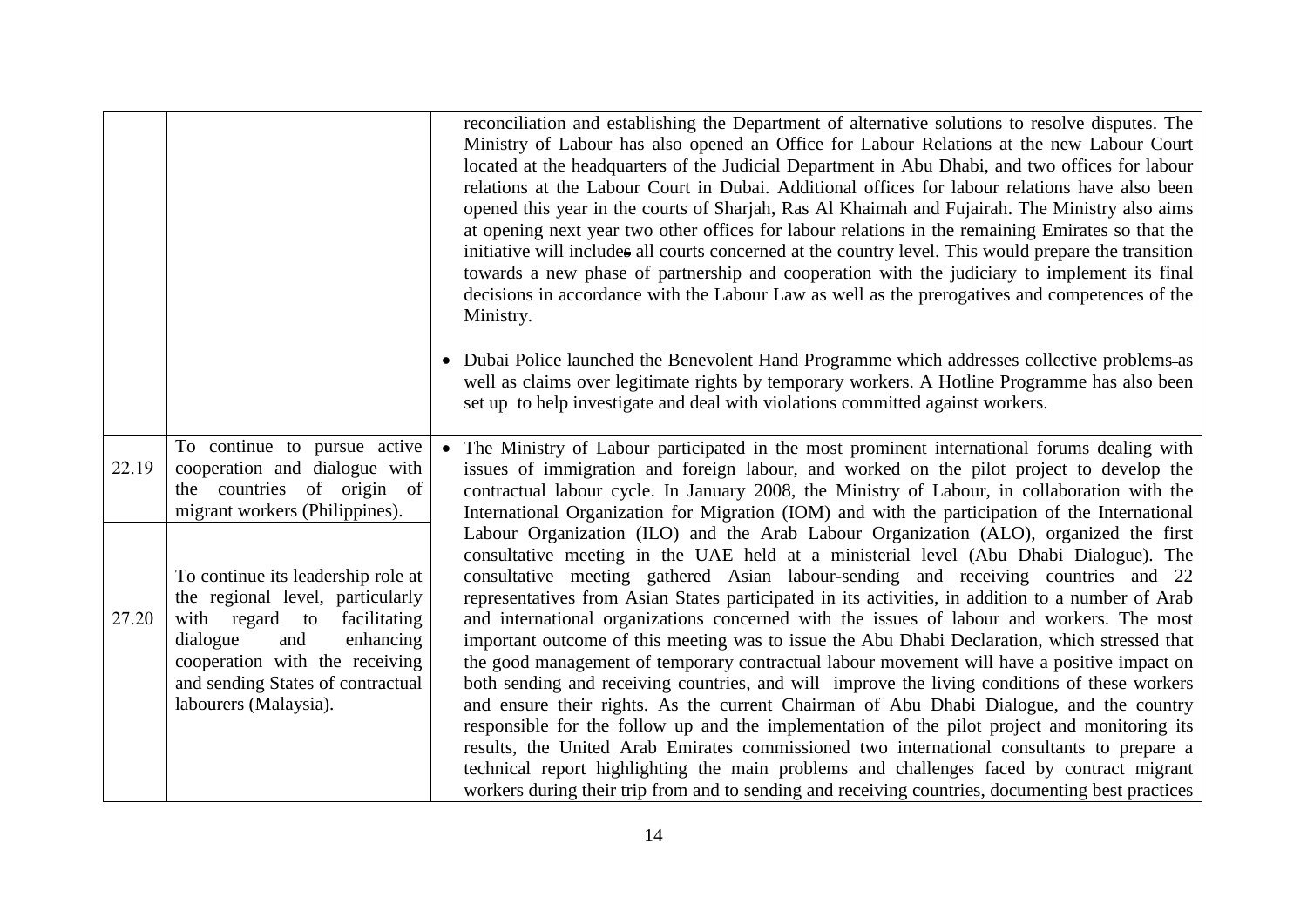|      |                                                                                                                                   | that have been monitored in order to face and address these challenges. The report findings and<br>experiences observed in the formulation of a framework for regional cooperation that determines<br>how labour-sending and receiving countries address the challenges within the context of labour<br>mobility were used as guidance. The report was presented at the second ministerial Abu Dhabi<br>Dialogue held in April 2012 in Manila with the full support of the UAE and was adopted as a<br>reference document for regional cooperation between 11 Asian labour-sending countries<br>(Afghanistan, Bangladesh, China, India, Indonesia, Nepal, Pakistan, the Philippines, Sri Lanka,<br>Thailand and Vietnam) and 7 labour-receiving countries, namely Bahrain, Kuwait, Oman, Qatar,<br>Saudi Arabia, the United Arab Emirates and Malaysia, and with the participation as an observer<br>delegation from Singapore. |
|------|-----------------------------------------------------------------------------------------------------------------------------------|---------------------------------------------------------------------------------------------------------------------------------------------------------------------------------------------------------------------------------------------------------------------------------------------------------------------------------------------------------------------------------------------------------------------------------------------------------------------------------------------------------------------------------------------------------------------------------------------------------------------------------------------------------------------------------------------------------------------------------------------------------------------------------------------------------------------------------------------------------------------------------------------------------------------------------|
|      |                                                                                                                                   | • The UAE Ministry of Labour, in collaboration with the Ministries of Labour in India and the<br>Philippines, implemented the pilot project on "developing contractual labour cycle management"<br>and identified all the four phases of the contractual duty cycle as follows:<br>1. Pre-leaving and moving to work in the receiving country.<br>2. Residency and work in the receiving country.<br>3. Arranging and preparing the return to the sending country.<br>4. Return and reintegration in the sending country.                                                                                                                                                                                                                                                                                                                                                                                                       |
|      |                                                                                                                                   | • The State signed 10 memoranda of understanding with Asian labour-sending countries and 8<br>bilateral cooperation agreements with Arab labour-sending countries to organize labour matters<br>and safeguard the rights of migrant workers coming from these countries.                                                                                                                                                                                                                                                                                                                                                                                                                                                                                                                                                                                                                                                        |
| 8.21 | To establish a workshop on<br>education to exchange views and<br>experiences with developed and<br>developing countries (Kuwait). | • The Ministry of Education participated in a number of workshops held in February 2012 at the<br>margins of the fourth session of the World Education Forum and Exhibition Gulf Supplies and<br>Solutions, which is organized annually in the UAE. The Forum was held under the slogan<br>"Teaching and Learning in the Knowledge and Technology Era." The Ministry organized 35<br>workshops during the said Forum, which aim to open channels of dialogue and enhance<br>communication between education experts on the one hand and education policymakers on the<br>other. This in order to learn about the latest learning solutions and technologies that can be used<br>effectively in the development of education systems through a combination of lectures and<br>specialized workshops.                                                                                                                             |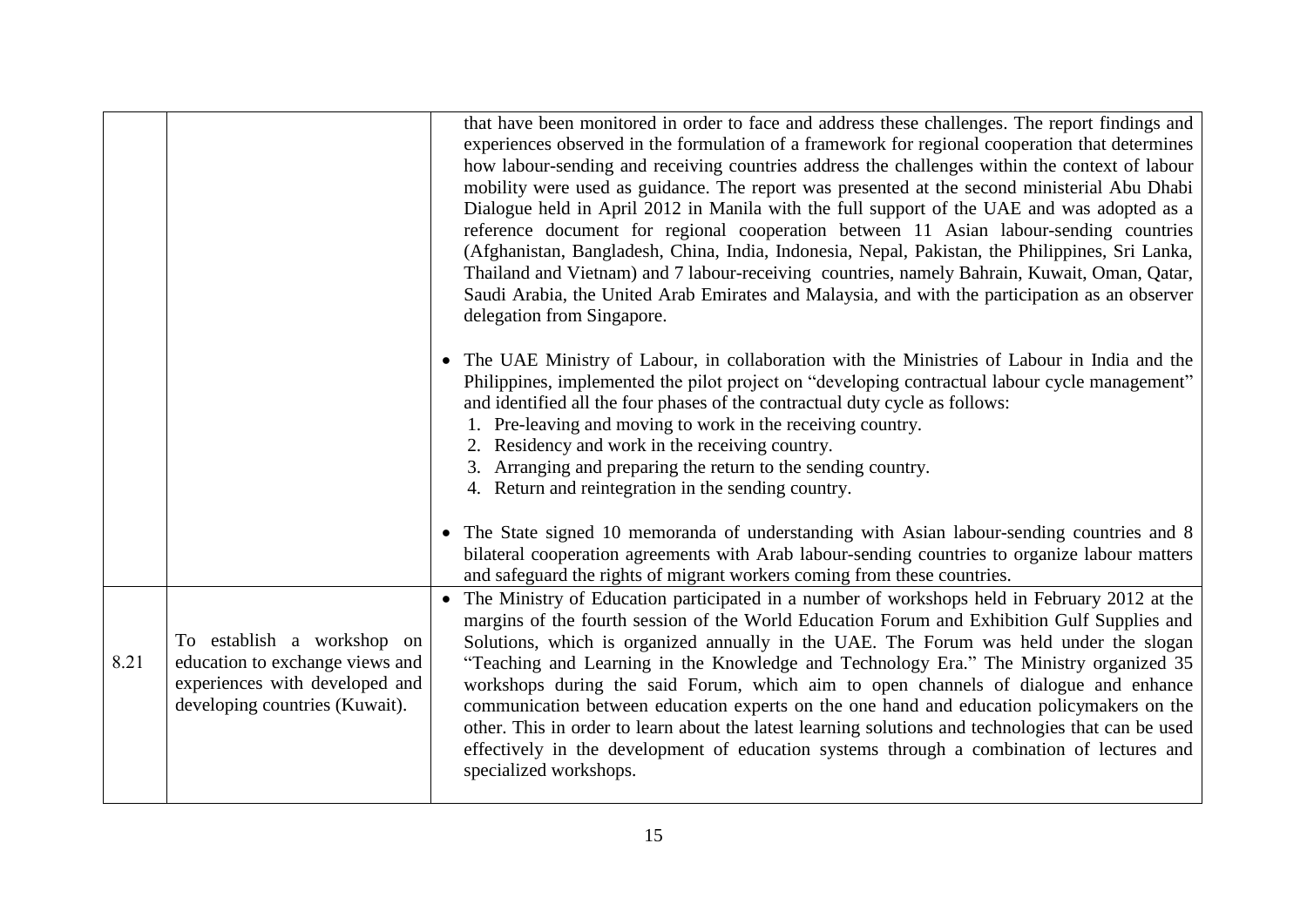|       |                                                                                                                                          | • The Ministry of Education played an active role through sessions and workshops recently held to<br>exchange experiences and expertise with developed and developing countries in the area of<br>education, which its considers as one of the basic human rights that everyone in the community<br>shall enjoy. In October 2010, the Ministry of Education, together with the UNESCO Office in<br>Jordan and the UNESCO Office in Doha, organized a workshop which focused on four main<br>themes: World Heritage, human rights and intercultural dialogue, environment and the role of the<br>United Nations in dealing with global issues such as poverty, famine and unemployment. |
|-------|------------------------------------------------------------------------------------------------------------------------------------------|----------------------------------------------------------------------------------------------------------------------------------------------------------------------------------------------------------------------------------------------------------------------------------------------------------------------------------------------------------------------------------------------------------------------------------------------------------------------------------------------------------------------------------------------------------------------------------------------------------------------------------------------------------------------------------------|
|       | training<br>To<br>organize<br>and                                                                                                        | • The Ministry of Interior organized many training sessions and seminars for law enforcement<br>personnel in charge of counter-terrorism to ensure respect for human rights and the rule of law<br>during the implementation of anti-terrorism measures.                                                                                                                                                                                                                                                                                                                                                                                                                               |
|       | 16.22<br>seminars on human rights for<br>law enforcement authorities in<br>charge of combating terrorism<br>(Algeria).                   | Within the context of promoting the dissemination of the culture of human rights and up grading<br>$\bullet$<br>the competences of the Attorney General's Office and the judiciary cadres, the Ministry of<br>Justice held a seminar on the protection of the rights of victims and collection of criminal<br>evidence from 20 to 19 January 2011 and a seminar on the rights of the accused on 27 June 2011.                                                                                                                                                                                                                                                                          |
|       |                                                                                                                                          | • The UAE continues to complete the arrangements for hosting the headquarters of the Global<br>Centre for Excellence in Countering Violent Extremism, which constitutes the global forum<br>where Governments and civil society organizations could coordinate their efforts to tackle<br>extremism. The Centre has been approved by the Working Group on Countering Violent<br>Extremism, an offshoot of the "Global Counter-terrorism Forum", and will be officially opened<br>in the city of Abu Dhabi at the end of 2012.                                                                                                                                                          |
| 10.23 | To continue dialogue with civil<br>society in the follow-up to and<br>implementation of the review,<br>and establish a standing forum to | The First Dialogue Forum of civil society organizations was held in the UAE for this purpose. It<br>$\bullet$<br>was organized by the Emirates Human Rights Association in April 2011. During the forum, a<br>number of workshops were organized to discuss the outcome of the UPR of the UAE and to<br>highlight the views and opinions of the civil society organizations on the optimal implementation                                                                                                                                                                                                                                                                              |
|       | facilitate such dialogue and<br>enable<br>mutual<br>greater<br>understanding<br>(United<br>Kingdom).                                     | of the UPR outcome. The Forum resulted in many important recommendations which were<br>referred to the UAE Standing Committee for Universal Periodic Review (UPR) which is the body<br>charged by the Cabinet Decision No. $51/4w/2$ of 2010 to follow up the implementation of the<br>UPR outcome and prepare its review process. To that effect, the Committee, which brings                                                                                                                                                                                                                                                                                                         |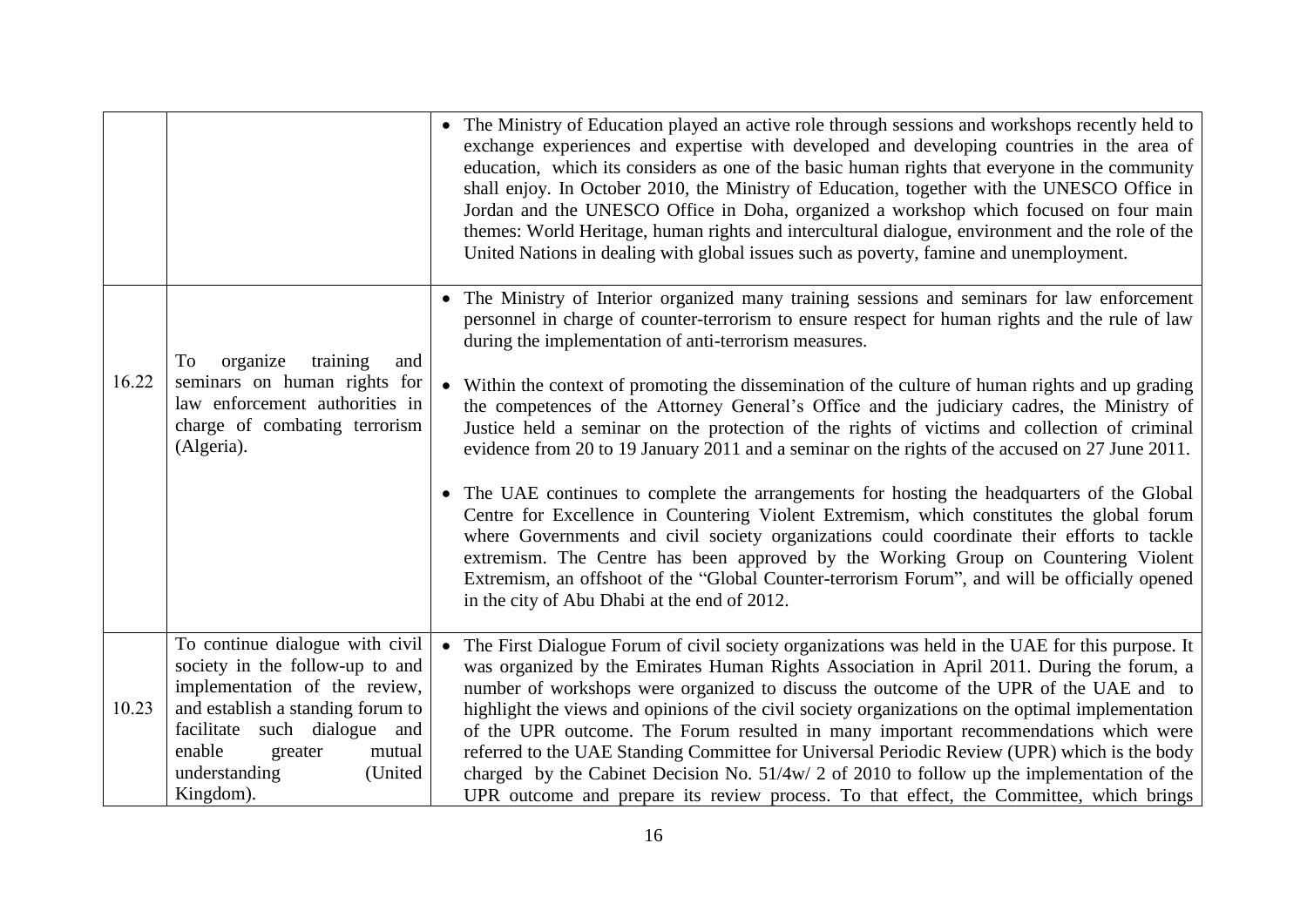|       |                                                                                                                                                                                                                                                                                        | together federal and local Government bodies, and a number of civil society organizations in the<br>UAE, has pursued consultations with civil society and as such it represents a real guarantee for<br>ensuring the participation of civil society in the implementation of the UPR outcome in full<br>transparency. The Committee thus represents a permanent forum for the consultative process,<br>which shows the spirit of mutual understanding between the two parties for the implementation<br>of accepted commitments and recommendations contained in the UPR, as well as the promotion<br>and protection of human rights in the UAE.<br>• The Ministry of Foreign Affairs organized a consultative meeting with the civil society to present<br>the State's efforts to prepare the second report of the UPR to be submitted in October 2012.                                                                                                                                                                                                                       |
|-------|----------------------------------------------------------------------------------------------------------------------------------------------------------------------------------------------------------------------------------------------------------------------------------------|--------------------------------------------------------------------------------------------------------------------------------------------------------------------------------------------------------------------------------------------------------------------------------------------------------------------------------------------------------------------------------------------------------------------------------------------------------------------------------------------------------------------------------------------------------------------------------------------------------------------------------------------------------------------------------------------------------------------------------------------------------------------------------------------------------------------------------------------------------------------------------------------------------------------------------------------------------------------------------------------------------------------------------------------------------------------------------|
| 11.24 | To vigorously pursue efforts to<br>promulgate a national law<br>guaranteeing better protection<br>for children, and that the general<br>principle of the best interest for<br>the child, as contained in article<br>3 of the Convention, is fully<br>reflected in that law (Diibouti). | For this purpose, the United Arab Emirates is currently looking at issuing a number of<br>$\bullet$<br>legislations, taking into account the following. The Ministry of Social Affairs has finished the<br>final revision of the Child Rights Law, which includes severe sentences against abusers and<br>children offenders. The law focuses on the International Convention for the Rights of the Child to<br>which the State became a party in 1997 and has been prepared following extensive meetings with<br>all federal and local government agencies as well as civil society associations which are active in<br>the area of children rights in the UAE. The law has been referred to the Council of Ministers for<br>adoption and completion of the remaining constitutional procedures for its entry into force. The<br>law includes 12 chapters containing 72 articles as follows: Chapter I: General Provisions;                                                                                                                                                   |
| 12.25 | To enact national legislation to<br>protect the rights of children<br>(Yemen).                                                                                                                                                                                                         | Chapter II: Fundamental Rights; Chapter III: Family Rights; Chapter IV: Health Rights; Chapter<br>V: Social Rights; Chapter VI: Cultural Rights; Chapter VII: Educational Rights; Chapter VIII:<br>The Right to protection.<br>It is planed to amend the Federal Law No. 9 of 1976 on offender and homeless juveniles. The<br>most important feature of this plan is to raise the age of accountability to 9.<br>The Federal Law No. 1 of 2012 regarding the care of children of unknown parentage was<br>issued. The law aims to organize the care of children of unknown parentage in the country<br>through establishing and developing nursing homes as well as ensuring foster families.<br>The Supreme Council for Motherhood and Childhood, in cooperation with UNICEF,<br>prepared a number of projects and initiatives, including: the establishment of a Children<br>database to promote policies and strategies as stipulated in the Convention on the Rights of<br>the Child, carry out study analysis of children legislation to provide a review all legislation |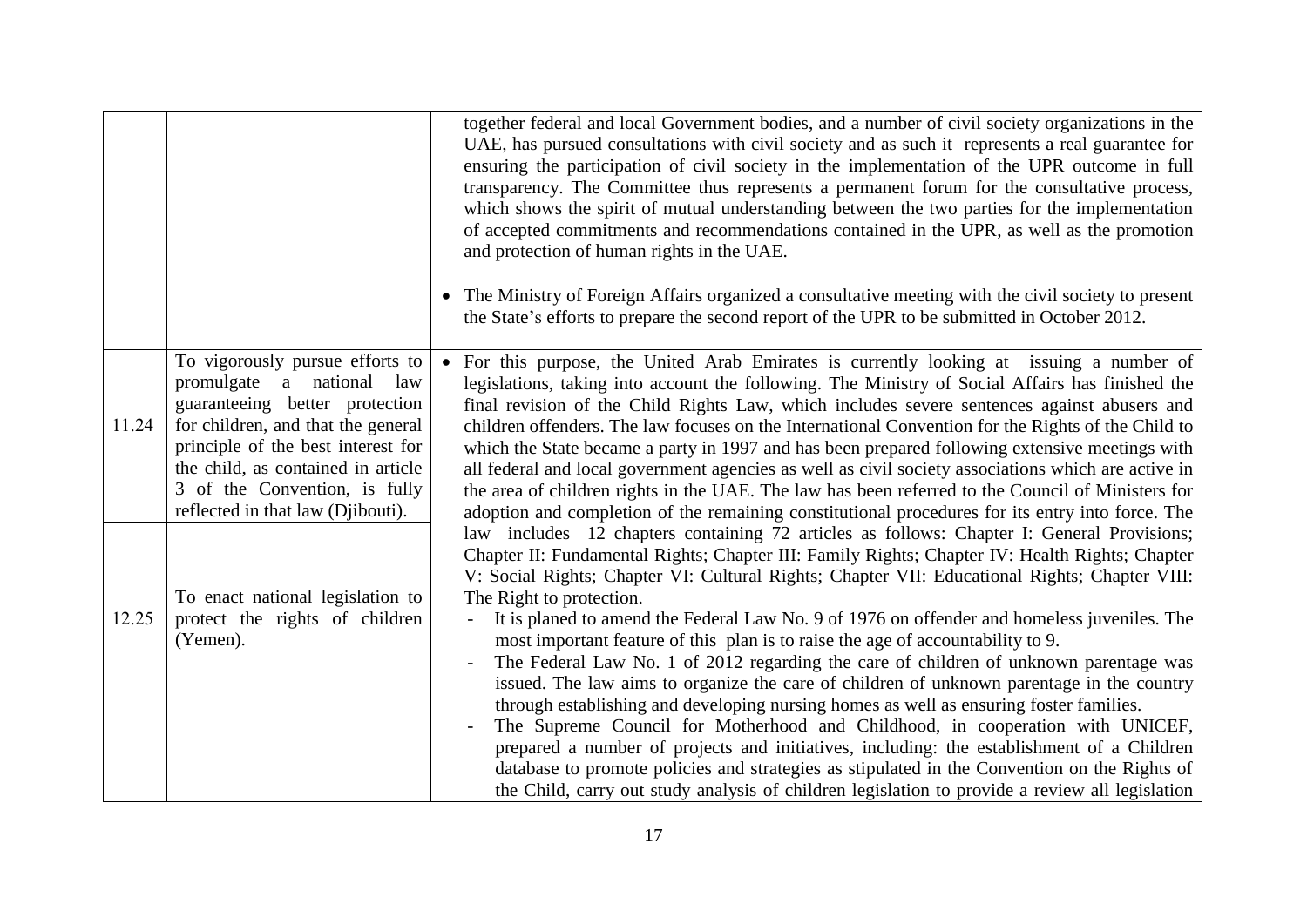|       |                                                                  | relating to children, and develop a National Strategy for Childhood and Motherhood for<br>2011-2020.                                                                                                   |
|-------|------------------------------------------------------------------|--------------------------------------------------------------------------------------------------------------------------------------------------------------------------------------------------------|
|       |                                                                  | With the support of the United Nations Children's Fund (UNICEF) – Gulf Area Office, the<br>Supreme Council for Motherhood and Childhood, in cooperation with the UAE General                           |
|       |                                                                  | Women's Union and its partners from governmental and non-governmental institutions and                                                                                                                 |
|       |                                                                  | civil society organizations which deal with children, implements a project for assessing the<br>child protection system in the United Arab Emirates. A Global Toolkit approved by the main             |
|       |                                                                  | office of UNICEF in New York is used for this purpose. The aim of this project is to identify<br>gaps in policies, legislation and services in the area of child protection to highlight the needs,    |
|       |                                                                  | priorities and challenges that will help decision-makers to raise and strengthen national                                                                                                              |
|       |                                                                  | capacities for the development of services provided in the area of child protection.                                                                                                                   |
| 13.26 | To continue efforts to strengthen                                | The concerned stakeholders in the UAE, headed by the General Women's Union (and in                                                                                                                     |
|       | the rights of women and to<br>further the advancement and        | cooperation with specialized international organizations), have engaged in developing a strategy<br>for the five coming years, which takes into account the indicators and criteria set out in the     |
|       | development of women's rights                                    | Millennium Development Goals and the conventions ratified by the UAE such as the Committee                                                                                                             |
|       | in the international dimension                                   | on the Elimination of Discrimination against Women It is expected that the strategy will be                                                                                                            |
|       | (Indonesia).                                                     | launched by the end of 2012, so that government institutions at both federal and local levels as<br>well as civil society organizations can develop adequate plans to implement this strategy so as to |
|       | That the perspective of the<br>equality for women be fully       | secure a mechanism to ensure continued efforts to empower women in the area of education,<br>health, economy, social work, legislation, environment, media and political participation.                |
|       | included into the follow-up<br>process to this review, including | The General Women's Union issued publications to raise awareness of women's rights and                                                                                                                 |
| 31.27 | conducting<br>regular<br>by                                      | informative pamphlets about different laws. It also maintains ongoing communication with                                                                                                               |
|       | consultation with civil society<br>and women's groups on the     | United Nations organizations concerned with women's issues, such as the UN Women, United<br>Nations Development Programme and ESCWA to benefit from international experiences and                      |
|       | implementation of the various                                    | best practices in the promotion and development of women's rights.                                                                                                                                     |
|       | recommendations<br>related                                       |                                                                                                                                                                                                        |
|       | (Slovenia).                                                      | • The General Women's Union started the Multiple Indicator Cluster Survey (MICS4), which is a<br>global household survey program developed by UNICEF which supervises its application. The             |
|       |                                                                  | survey is designed to gather sound data statistics and estimates internationally comparable with                                                                                                       |
|       |                                                                  | key indicators used to assess the status of women and children in the areas of health, education                                                                                                       |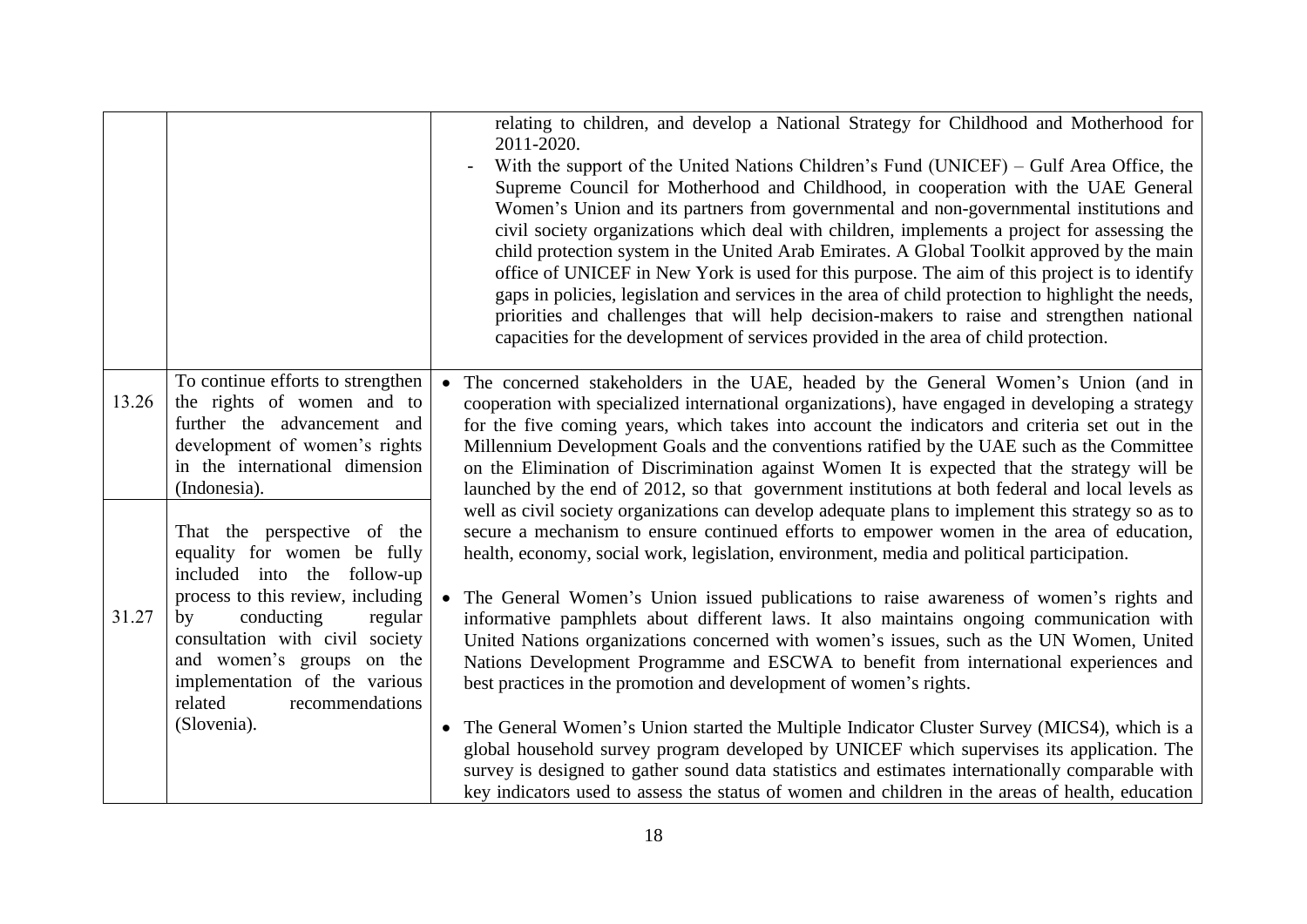and social protection. The MICS4 survey also provides a tool to monitor progress towards achieving the national goals and global commitments which aim to promote the welfare of women and children, including the MDGs.

- The Council of Ministers issued Decision No.  $51/4w/2$  of 2010 by which it set up the Standing Committee for Universal Periodic Review which is responsible for monitoring the implementation of the periodic review outcome and preparing its review process. The Committee' members are the General Women's Union, which represents women's associations in the country, the Supreme Council for Motherhood and Childhood, federal and local government agencies, and a number of civil society institutions in the UAE. This membership represents a real guarantee to ensure the participation of women and women's associations in implementing the results of the universal periodic review and addressing women concerns.
- Legislative and legal measures in the UAE tend to eliminate gender discrimination, since the UAE has adopted a number of policies to ensure the advancement of the status of women, their enjoyment of all their constitutional and legal rights, their participation in decision-making and representativeness at the international level. Women in the UAE enjoy high equality rates compared with men in all areas, since women hold 66% of government jobs, 30% of which are senior leadership jobs associated with decision-making, 15% of the teaching staff at the United Arab Emirates University, and about 60% of professional jobs, which include medicine, teaching, pharmacy and nursing, in addition to their enrolment in the armed forces, police and customs.
- To ensure equality between women and men in the UAE, Article 32 of the Labour Law provides that "A working woman shall be entitled to the same wage as that of a working man, if she does the same work". Similarly, the equality issue in the UAE takes into account the different nature of women that may affect their performance at work compared to men, since legal texts were developed for this purpose in order to preserve women's rights and enable them to better perform their work based on these provisions. Employment of women in hazardous work has been banned under Article 29 of labour Law, whereas Article 27 codified women working hours, especially night hours. The issue of motherhood for working women has been solved by the Council of Ministers Decision No. 19 of 2006, which calls on ministries, government agencies, institutions and departments to establish nurseries if the number of their married females reaches 50.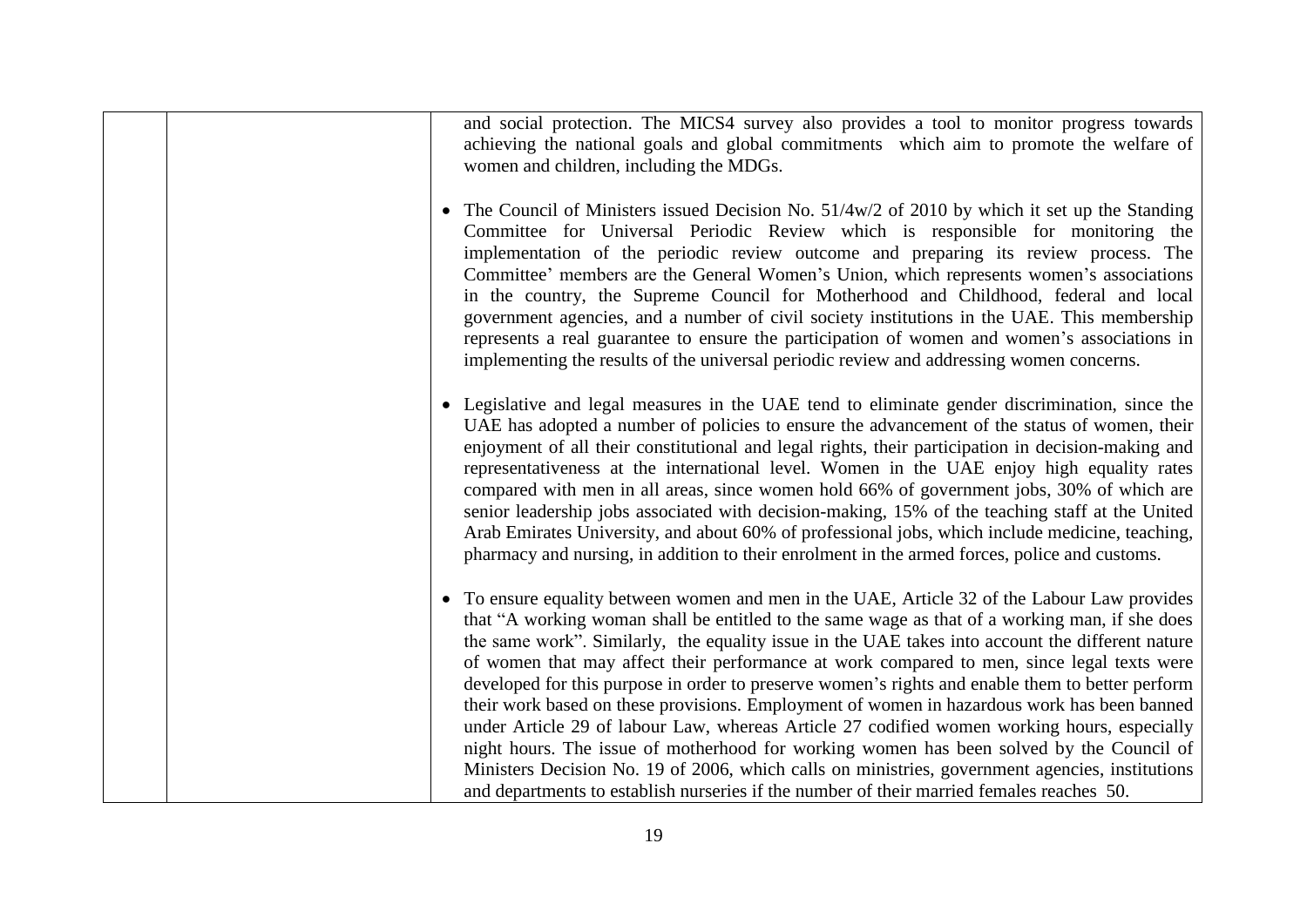| 15.28<br>26.29 | To<br>the<br>pay<br>attention<br>to<br>development of infrastructure in<br>remote regions (Syrian Arab<br>Republic).<br>To continue to give importance<br>economic<br>ensure<br>to<br>development,<br>including<br>infrastructure, in remote rural<br>areas (Malaysia). | Initiatives worth AED 16 billion to develop infrastructure in remote areas were launched. They<br>$\bullet$<br>covered many areas such as building of houses for citizens, building and developing power and<br>water plants, modernizing the network of roads and bridges, building and developing hospitals<br>and care centres, undertaking construction and maintenance of dams, in addition to improving<br>and modernizing fishing harbours. These initiatives came as a supplement to what has been<br>announced in 2009 on setting up during the coming 5 years projects which include health<br>facilities, roads, hospitals and houses. The Ministry of Public Works has at the time adopted<br>budgets for the development of infrastructure worth AED 5 billion. The Ministry of Presidential<br>Affairs and the Ministry of Public Works were assigned the task of following up the UAE<br>strategy for the development of infrastructure, especially in remote areas.                                                       |
|----------------|-------------------------------------------------------------------------------------------------------------------------------------------------------------------------------------------------------------------------------------------------------------------------|-------------------------------------------------------------------------------------------------------------------------------------------------------------------------------------------------------------------------------------------------------------------------------------------------------------------------------------------------------------------------------------------------------------------------------------------------------------------------------------------------------------------------------------------------------------------------------------------------------------------------------------------------------------------------------------------------------------------------------------------------------------------------------------------------------------------------------------------------------------------------------------------------------------------------------------------------------------------------------------------------------------------------------------------|
| 33.30          | To fast-track the development of<br>infrastructure in remote rural<br>areas, with a view to ensuring<br>of<br>the practical enjoyment<br>economic and social rights to<br>benefit the people living in<br>rural<br>(South)<br>remote<br>areas<br>Africa).               | The UAE ranked 30 <sup>th</sup> internationally among a total of 187 countries in the 2011 World Human<br>Development Report to remain the first Arab country for the second year in a row. The continued<br>progress witnessed by the UAE and the achievements it has realized are a historical fact in the<br>human development in the country. Since the setting up of the Union of the Arab Emirates in<br>1971, the country developmental experience still represents a world wide model in the area of<br>comprehensive development at all levels. This success is due to the UAE investment policy<br>which has devoted the country's oil capacities and alternative energy resources to enhance the<br>performance of human and overall development by launching the main development projects<br>required to establish a model State able to move to new stages in the area of economic and social<br>development, and focus on developing the country's infrastructure, including schools, hospitals,<br>harbours and airports. |
|                |                                                                                                                                                                                                                                                                         | According to the classification of the Global Competitiveness Report (2011-2012) issued by the<br>$\bullet$<br>World Economic Forum, the UAE ranked eighth globally among 133 countries for the quality of<br>its infrastructure and ranked first regionally and 11 <sup>th</sup> globally for the quality of its transport<br>infrastructure according to the 2012 Global Enabling Trade Report issued by the World<br>Economic Forum.                                                                                                                                                                                                                                                                                                                                                                                                                                                                                                                                                                                                   |
|                |                                                                                                                                                                                                                                                                         | • Within the framework of activating the fourth pillar of the National Strategy for Combating<br>Human Trafficking, the stakeholders in the UAE headed by the National Committee to Combat<br>Human Trafficking (NCCHT) engaged in a process of exchanging experiences and best practices                                                                                                                                                                                                                                                                                                                                                                                                                                                                                                                                                                                                                                                                                                                                                 |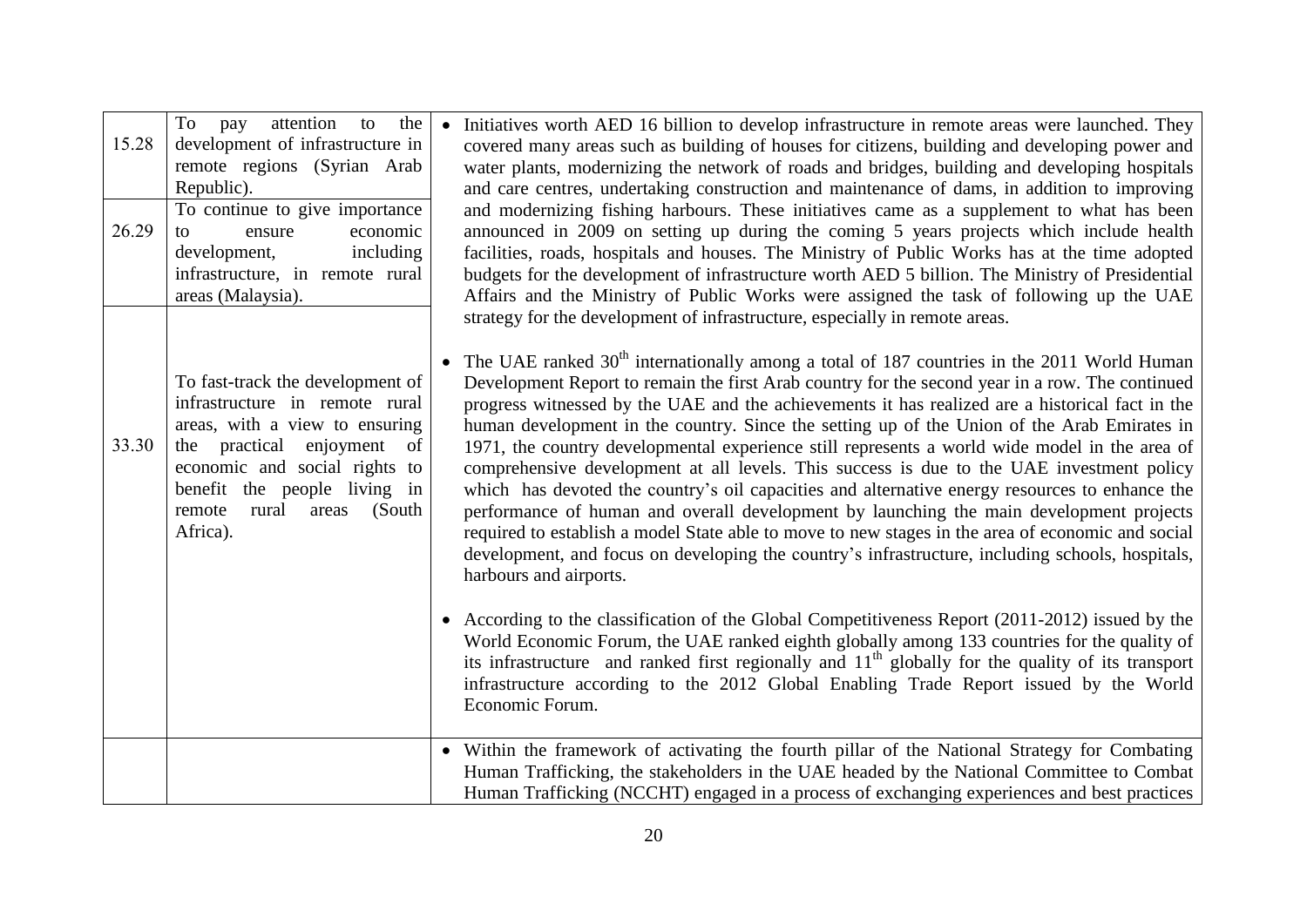|       |                                                                                                             | and enhancing the prospects of bilateral and international cooperation. This was done through<br>making the Emirati experience in combating human trafficking known and by learning about and<br>benefiting from the experiences of other countries. This is reflected in the signing of many                                                                                                                                                                                                                                                                                                                                                                                                                                                                                                                                                                                                                                                                                                                                                            |
|-------|-------------------------------------------------------------------------------------------------------------|----------------------------------------------------------------------------------------------------------------------------------------------------------------------------------------------------------------------------------------------------------------------------------------------------------------------------------------------------------------------------------------------------------------------------------------------------------------------------------------------------------------------------------------------------------------------------------------------------------------------------------------------------------------------------------------------------------------------------------------------------------------------------------------------------------------------------------------------------------------------------------------------------------------------------------------------------------------------------------------------------------------------------------------------------------|
| 23.31 | To share its experiences and best<br>practices with other countries in<br>establishing national legislation | bilateral cooperation agreements and memoranda of understanding, which included organizing<br>areas of exchanging experiences and expertise in human trafficking. In this regard, the UAE<br>represented by the Ministry of Foreign Affairs signed in 2010 a number of agreements with the<br>Republic of Armenia and the Republic of Azerbaijan. The conclusion of similar agreements with<br>a number of other countries, such as the Republic of Belarus and the Kingdom of Thailand, is<br>being envisaged in the next stage. In order to exchange experiences and learn from the<br>international community's and organizations' know-how in fighting against human trafficking,                                                                                                                                                                                                                                                                                                                                                                    |
|       | and mechanisms and pursuing<br>international cooperation to curb<br>human trafficking (Philippines).        | the National Committee to Combat Human Trafficking, in partnership with a number of relevant<br>national institutions, participated in the following international events and activities:<br>1. The conference on "Arab initiative for building national capacities for combating human<br>trafficking" (Qatar).<br>2. A symposium entitled "Combating human trafficking: The Swedish experience" (Sweden).<br>3. Second Regional Consultations on "Developing models for support and social reintegration<br>of victims of human trafficking" (Azerbaijan).<br>4. The Alexandria Forum on "legal mechanisms to protect women and children from<br>trafficking" (Egypt).<br>5. The conference on "Strengthening the role of civil society organizations to combat human<br>trafficking in the Arab region" (Jordan).<br>6. The fifth session of the Conference on "The States Parties to the United Nations Convention"<br>against Transnational Organized Crime" in Vienna (Austria).<br>7. The conference on "Discrimination against women" (Austria). |
|       |                                                                                                             | 8. A workshop on "Human trafficking, smuggling of migrants and judicial cooperation"<br>(Malaysia).<br>9. The Scientific Forum on "Towards an Arab strategy to combat human trafficking" (Egypt).<br>• The Ministry of Interior signed no less than 11 agreements and memoranda of understanding<br>with governments and relevant organizations in the Russian Federation, Italy, Germany, France,                                                                                                                                                                                                                                                                                                                                                                                                                                                                                                                                                                                                                                                       |
|       |                                                                                                             | Canada, South Africa, Belarus, Poland, Austria, China and Kazakhstan. The number of draft<br>agreements amounted to 15 and are currently under study and it is expected that the Ministry of                                                                                                                                                                                                                                                                                                                                                                                                                                                                                                                                                                                                                                                                                                                                                                                                                                                             |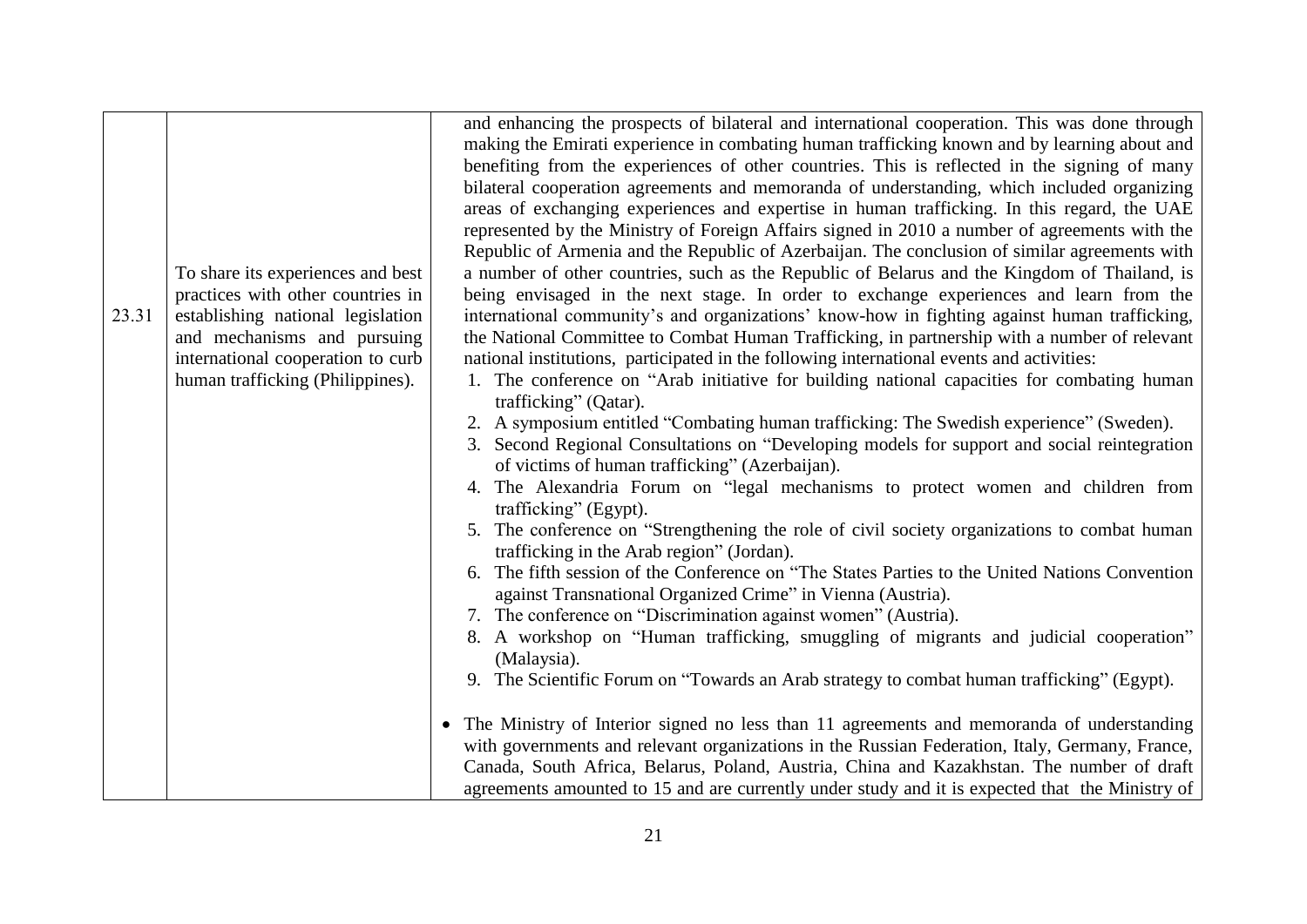|       |                                                                                                                                                                                        | Interior will sign these draft agreements with Thailand, Romania, Uzbekistan, Bahrain,<br>Singapore, Afghanistan, Tunisia, Finland, Hungary, Spain, the Netherlands, Bangladesh, India,<br>Pakistan and Tajikistan. The Administration of Naturalization, Residency and Port Affairs within<br>the Ministry of Interior has strengthened its partnerships with many relevant countries such as the<br>United Kingdom, the United States of America, Australia, India, Pakistan, in addition to many<br>Arab countries, in particular the Gulf Cooperation Council States. This has resulted in practical<br>cooperation through the exchange of visits between the concerned parties in the UAE and their<br>counterparts in those countries to learn about the best practices and experiences as well as<br>exchange views on ways to combat this transnational crime.<br>• The total number of sessions conducted by the Ministry of Interior in the area of combating<br>human trafficking amounted to 63 for the period 2009-2010. Many relevant brochures and<br>leaflets have been issued in this regard.<br>• The State joined the Group of Friends United against Human Trafficking and attended the<br>meeting held in New York at the margins of the UN meetings and supported the Global Plan of<br>Action to Combat Trafficking in Persons. It also supported the UN Trust Fund on the Global Plan<br>of Action to Combat Trafficking in Persons by donating US\$50,000 in November 2010, as well<br>as the UN Fund to Combat Contemporary Forms of Slavery by donating US \$30,000 in 2010.<br>• The Dubai Foundation for Women and Children set up partnership with local and international<br>organizations to identify best practices, share experiences and attend conferences and seminars.<br>The Foundation participated in 32 of such events in 2011. |
|-------|----------------------------------------------------------------------------------------------------------------------------------------------------------------------------------------|----------------------------------------------------------------------------------------------------------------------------------------------------------------------------------------------------------------------------------------------------------------------------------------------------------------------------------------------------------------------------------------------------------------------------------------------------------------------------------------------------------------------------------------------------------------------------------------------------------------------------------------------------------------------------------------------------------------------------------------------------------------------------------------------------------------------------------------------------------------------------------------------------------------------------------------------------------------------------------------------------------------------------------------------------------------------------------------------------------------------------------------------------------------------------------------------------------------------------------------------------------------------------------------------------------------------------------------------------------------------------------------------------------------------------------------------------------------------------------------------------------------------------------------------------------------------------------------------------------------------------------------------------------------------------------------------------------------------------------------------------------------------------------------------------------------------------------------------------------------------------|
| 24.32 | To<br>continue<br>provide<br>to<br>assistance<br>developing<br>to<br>countries as a means to improve<br>the enjoyment of human rights<br>in other parts of the world<br>(Philippines). | • To carry out this significant humanitarian role, the UAE has created many institutions among<br>which are: Zayed Charitable and Humanitarian Foundation, Abu Dhabi Fund for Development,<br>Khalifa bin Zayed Al Nahyan Charity Foundation, Mohammed bin Rashid Al Maktoum Charity<br>and Humanitarian Foundation, Red Crescent Society, Dubai Cares and Noor Dubai. An Office to<br>coordinate the efforts of the State in the field of foreign humanitarian assistance was also created.<br>• The UAE and its donor organizations provided in 2009 foreign aid to assist in the development of<br>infrastructure in remote areas, food security, education, health care, humanitarian aid, access to                                                                                                                                                                                                                                                                                                                                                                                                                                                                                                                                                                                                                                                                                                                                                                                                                                                                                                                                                                                                                                                                                                                                                                   |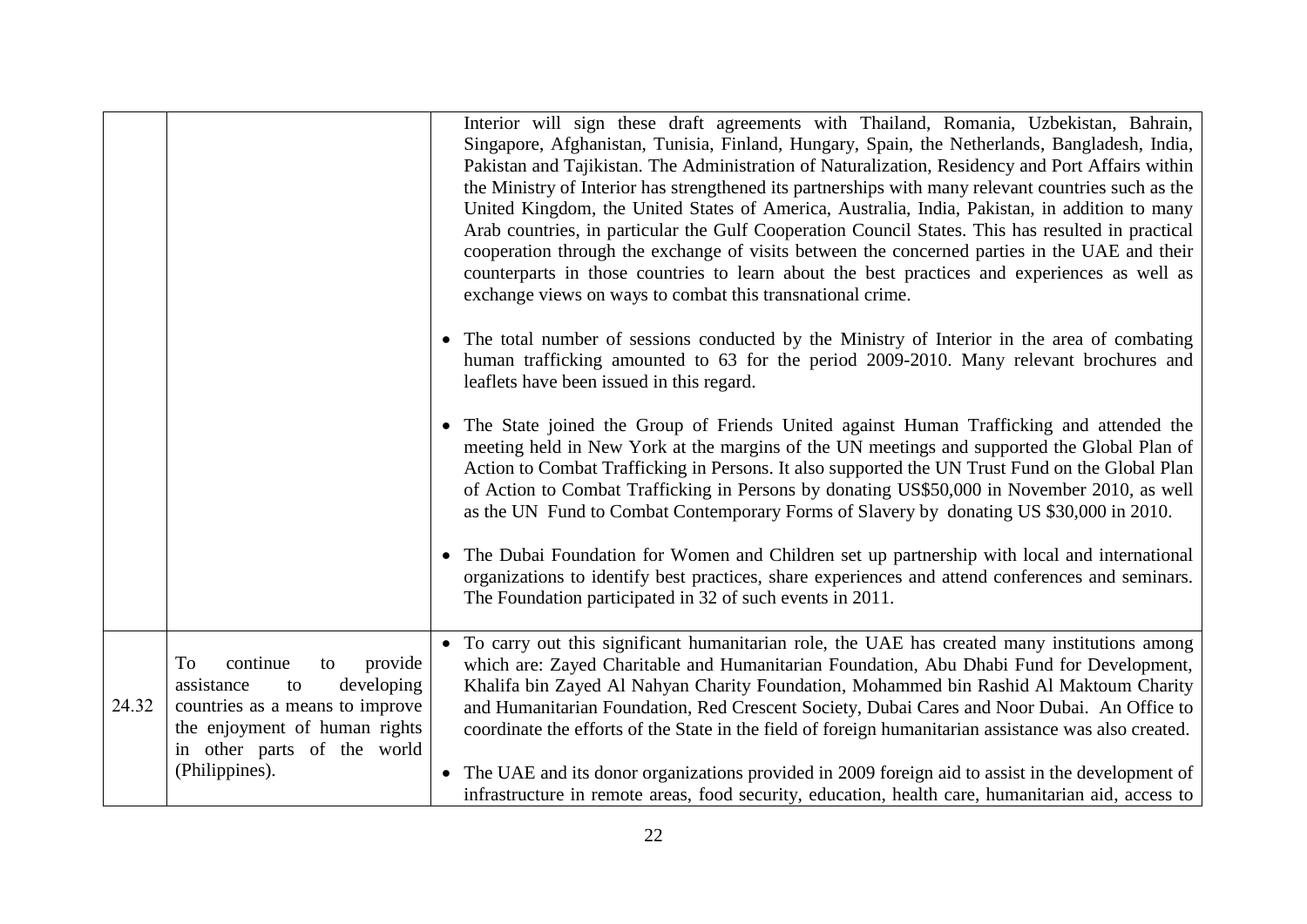|       |                                                                                                 | clean water and sanitation. The foreign aid reached AED 2,029,242.82 for 51 countries, with a<br>coverage ratio amounting to 53.7% of the developing countries in the world.<br>• A series of initiatives were launched, including Noor Dubai to provide treatment to one million<br>of people suffering from eye diseases, particularly in Africa and Asia. As to Dubai Care's<br>initiative, it provided educational services to more than four million children in 14 countries in<br>Africa, South Asia and the Middle East.<br>• The Red Crescent Society launched a global campaign aiming at treating a million children<br>around the world. The campaign helped in the treatment of more than 60,000 children and elderly<br>people by mid-June 2011.<br>• The UAE ranked 14 globally among donor countries that contributed most in providing foreign<br>aid according to the 2010 OECD Classification. Compared with its gross national product, the<br>UAE also ranked first by volume among foreign aid donor countries non members of the OECD<br>Development Assistance Committee. The volume of foreign aid provided by the United Arab<br>Emirates since its inception on 2 December 1971 amounted to US\$163 billion granted in the<br>form of soft loans or non-refundable grants. |
|-------|-------------------------------------------------------------------------------------------------|-------------------------------------------------------------------------------------------------------------------------------------------------------------------------------------------------------------------------------------------------------------------------------------------------------------------------------------------------------------------------------------------------------------------------------------------------------------------------------------------------------------------------------------------------------------------------------------------------------------------------------------------------------------------------------------------------------------------------------------------------------------------------------------------------------------------------------------------------------------------------------------------------------------------------------------------------------------------------------------------------------------------------------------------------------------------------------------------------------------------------------------------------------------------------------------------------------------------------------------------------------------------------------------------------------|
| 25.33 | To accede to the Convention<br>against Torture (Albania).<br>consider<br>To<br>ratifying<br>the | The UAE acceded to the Convention against Torture (CAT) under the Federal Decree No. 73 of<br>2012 and became a member on 19 July 2012.                                                                                                                                                                                                                                                                                                                                                                                                                                                                                                                                                                                                                                                                                                                                                                                                                                                                                                                                                                                                                                                                                                                                                               |
| 32.34 | Convention against Torture in a<br>timely manner (Japan).                                       |                                                                                                                                                                                                                                                                                                                                                                                                                                                                                                                                                                                                                                                                                                                                                                                                                                                                                                                                                                                                                                                                                                                                                                                                                                                                                                       |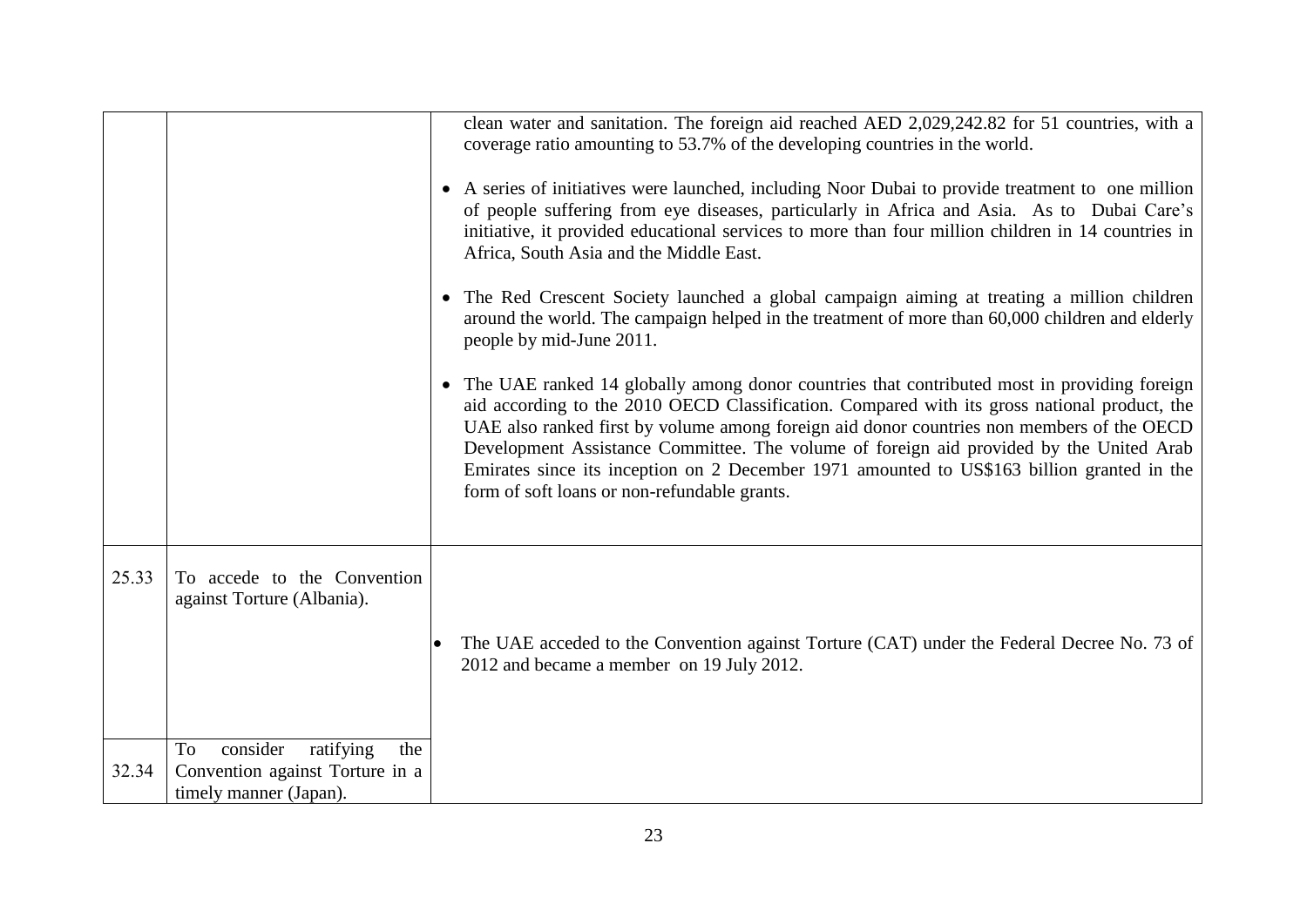| 29.35 | To consider establishing an $\bullet$<br>independent<br>national<br>human<br>rights institution that could<br>advise the Government and<br>investigate<br>receive<br>and<br>complaints<br>by<br>the<br>public<br>(Netherlands). | The UAE prepared a detailed study in this regard and the Secretariat of the Standing Committee<br>for the UPR made field visits to a number of countries and to the International Coordinating<br>Committee of National Human Rights Institutions (ICC) in order to learn about different<br>experiences. Plan to establish a national institution in the UAE is still under consideration by the<br>relevant authorities in the country in order to choose the best practices and experiences in this<br>regard.                                                                                                                                                                                                                                                                                                                                                                                                                                                                                                                                                                                                                                                                                                                                                                                                                                                                                                                                                                                                                                                                                                                                                                                     |
|-------|---------------------------------------------------------------------------------------------------------------------------------------------------------------------------------------------------------------------------------|-------------------------------------------------------------------------------------------------------------------------------------------------------------------------------------------------------------------------------------------------------------------------------------------------------------------------------------------------------------------------------------------------------------------------------------------------------------------------------------------------------------------------------------------------------------------------------------------------------------------------------------------------------------------------------------------------------------------------------------------------------------------------------------------------------------------------------------------------------------------------------------------------------------------------------------------------------------------------------------------------------------------------------------------------------------------------------------------------------------------------------------------------------------------------------------------------------------------------------------------------------------------------------------------------------------------------------------------------------------------------------------------------------------------------------------------------------------------------------------------------------------------------------------------------------------------------------------------------------------------------------------------------------------------------------------------------------|
| 30.36 | effective<br>To<br>place<br>put<br>in<br>institutional<br>support<br>for the<br>domestic violence<br>victims of<br>(Slovenia).                                                                                                  | • The Ministry of Social Affairs organized in Dubai on 18 July 2012 a consultative seminar on the<br>institutional framework to support the victims of domestic violence, which was attended by 150<br>participants from governmental and civil institutions dealing with domestic violence. The<br>seminar resulted in a number of recommendations, including: 1) To consider issuing a special<br>law on domestic violence in all its forms "physical, psychological and sexual" to provide victims<br>with legal protection and integrated care, and punish perpetrators; 2) to take the necessary<br>measures which will be able to develop and enhance the role played by the concerned institutions<br>in rehabilitating the authors of domestic violence and ensuring that they will not reoffend in the<br>future; 3) to develop preventive measures to reduce domestic violence and raise community<br>awareness of its hazards; 4) to strengthen the means used to monitor, follow up and report cases<br>of domestic violence, and guarantee swift intervention by the competent authorities; 5) to enable<br>law enforcement officers and judiciary employees to get the proper qualifications in order to deal<br>appropriately with victims, by providing advisers and experts to support in this area; 6) to<br>encourage the civil society organisations and enable them to contribute to the reduction of<br>domestic violence; and 7) to raise the capacity of individuals to deal with family problems and<br>withstand the pressures of life in a spirit of responsibility, focusing on futures married couples to<br>hone their expertise and skills in managing family affairs. |
|       |                                                                                                                                                                                                                                 | The establishment of children and women's shelters as well as the Dubai Foundation for Women<br>$\bullet$<br>and Children and the Ministry of Interior's and Social Support Centres is considered as a proof of<br>the actual implementation of this recommendation, since these institutions provide health care,<br>psychological, social, legal and rehabilitation services. Within this framework, children and<br>women's shelters prepared the rehabilitation plan for children victims of human trafficking and<br>sexual exploitation, which included a number of working methods and best practices in the area<br>of child victims' rehabilitation and their reintegration into society.                                                                                                                                                                                                                                                                                                                                                                                                                                                                                                                                                                                                                                                                                                                                                                                                                                                                                                                                                                                                    |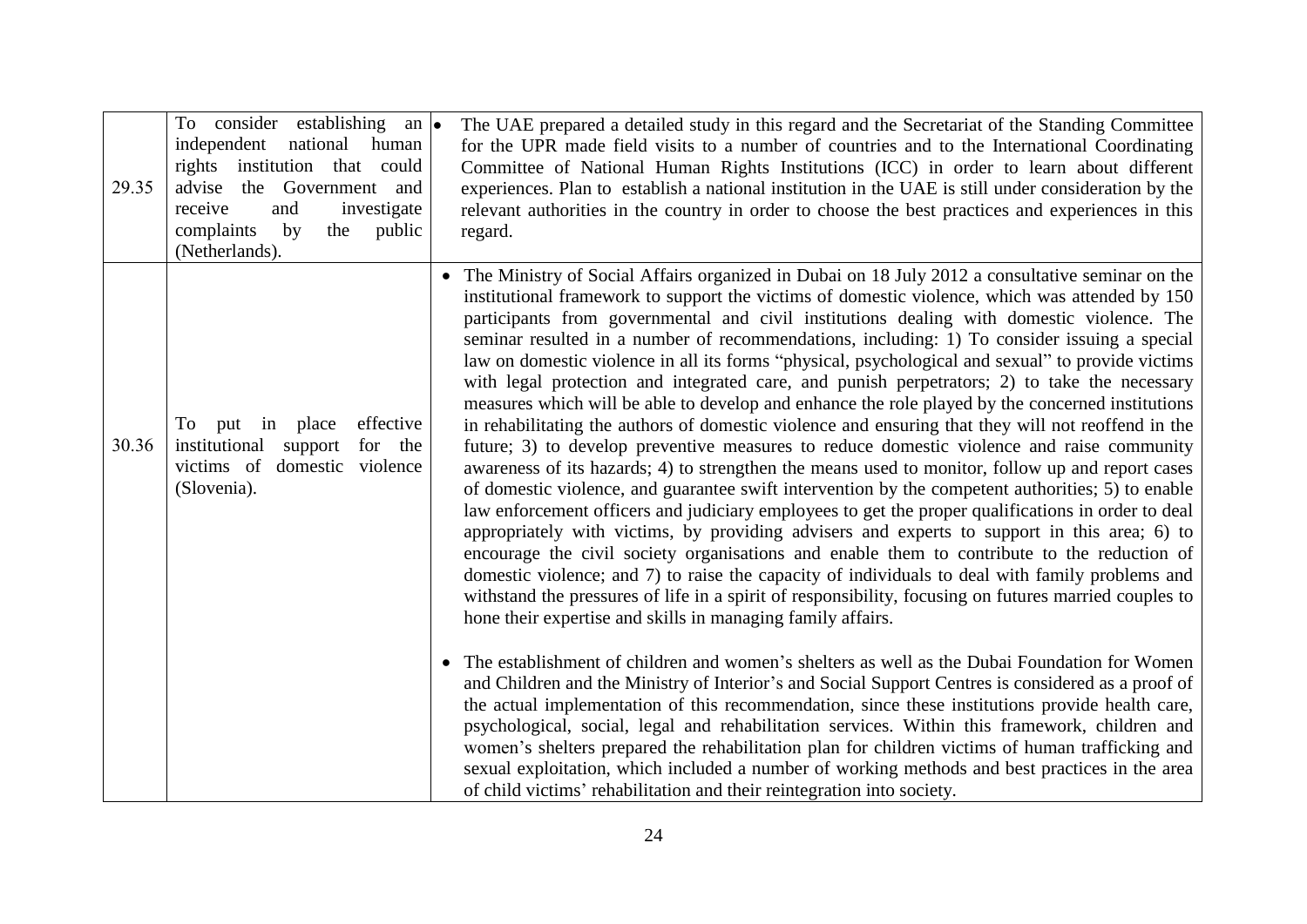|  | • The Studies and Research Department at Dubai Foundation for Women and Children is preparing<br>a draft study on violence against children in the United Arab Emirates. The Emirate of Dubai will<br>be the experimental sample for the initial examination, whereby specimens will be taken from<br>public and private schools for groups aged 11 to 18. The study aims to determine the rate of<br>domestic violence affecting children, the type of violence perpetrated inflicted to them and from<br>there develop awareness-raising programs and policies to reduce such practices. The Dubai<br>Foundation for Women and Children, in collaboration with the UAE University, Zayed<br>University and the Ministry of Interior, is working on establishing a scientific and research<br>committee made up of specialists to study and implement the outcome of the survey. |
|--|-----------------------------------------------------------------------------------------------------------------------------------------------------------------------------------------------------------------------------------------------------------------------------------------------------------------------------------------------------------------------------------------------------------------------------------------------------------------------------------------------------------------------------------------------------------------------------------------------------------------------------------------------------------------------------------------------------------------------------------------------------------------------------------------------------------------------------------------------------------------------------------|
|  |                                                                                                                                                                                                                                                                                                                                                                                                                                                                                                                                                                                                                                                                                                                                                                                                                                                                                   |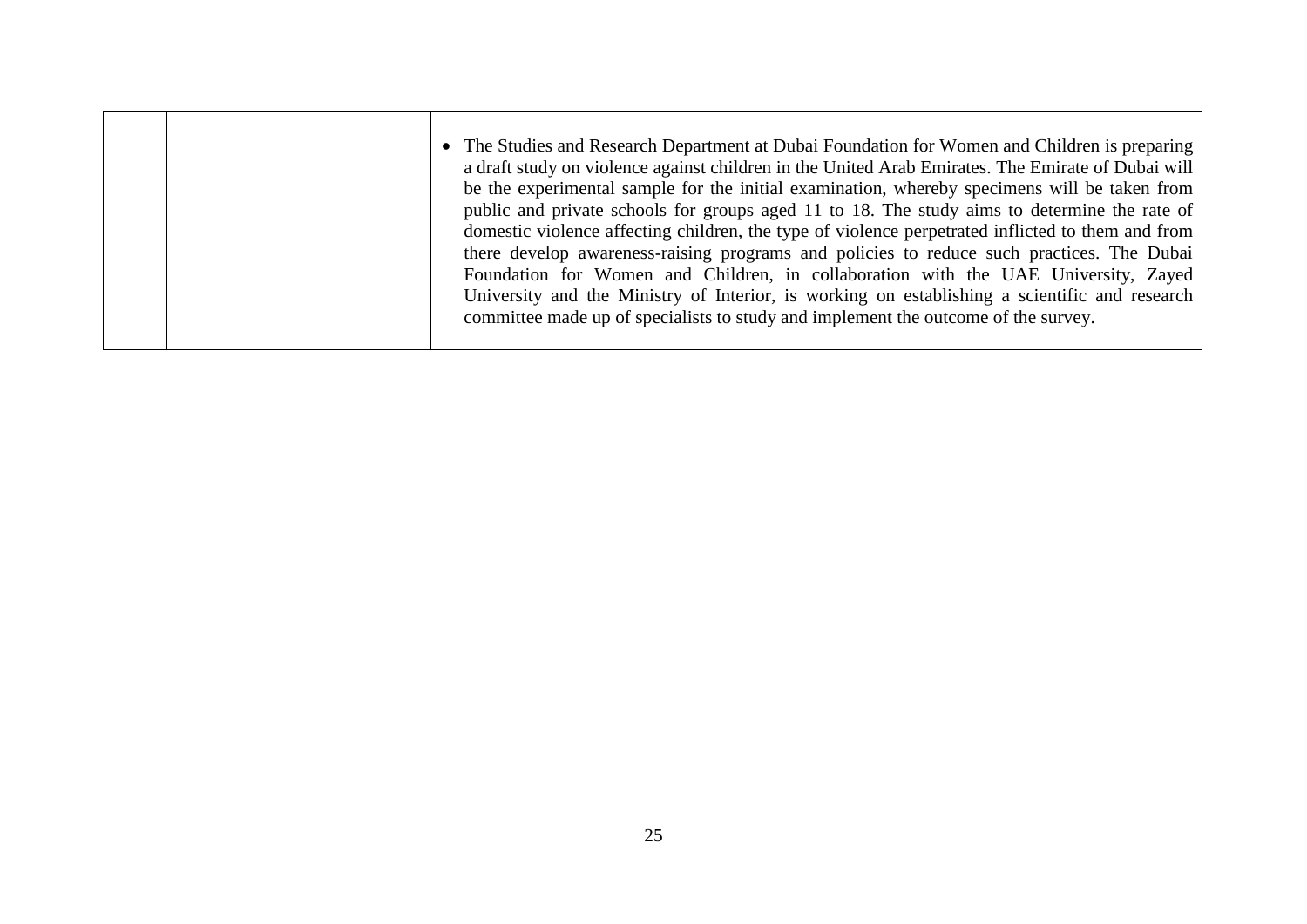# **Voluntary pledges**

| No.                         | <b>Voluntary pledges</b>                                                                                                                                                                      | <b>Implementation measures</b>                                                                                                                                                                        |
|-----------------------------|-----------------------------------------------------------------------------------------------------------------------------------------------------------------------------------------------|-------------------------------------------------------------------------------------------------------------------------------------------------------------------------------------------------------|
|                             | To consider the possibility of<br>acceding to the United Nations<br>Convention against Torture and<br>Other Cruel,<br>Inhuman<br>or<br>Treatment<br>Degrading<br><sub>or</sub><br>Punishment. | The United Arab Emirates has acceded to the Convention under Federal Decree No. 73 of 2012.<br>$\bullet$<br>and the State became a member of the Convention in 19 July 2012.                          |
| $\mathcal{D}_{\mathcal{L}}$ | To consider the possibility of<br>acceding to the United Nations<br>Convention on the Rights of<br>Persons with Disabilities.                                                                 | After the promulgation of Federal Decree No. 116 of 2010 on the accession to the Convention<br>$\bullet$<br>was issued, the State became a member of the Convention in 19 March 2010.                 |
| 3                           | Considering the possibility of<br>acceding to the protocols of the                                                                                                                            | • A committee of stakeholders was established in the UAE to consider the accession of the State to<br>the Two Optional Protocols to the Convention on the Rights of the Child; the one on the sale of |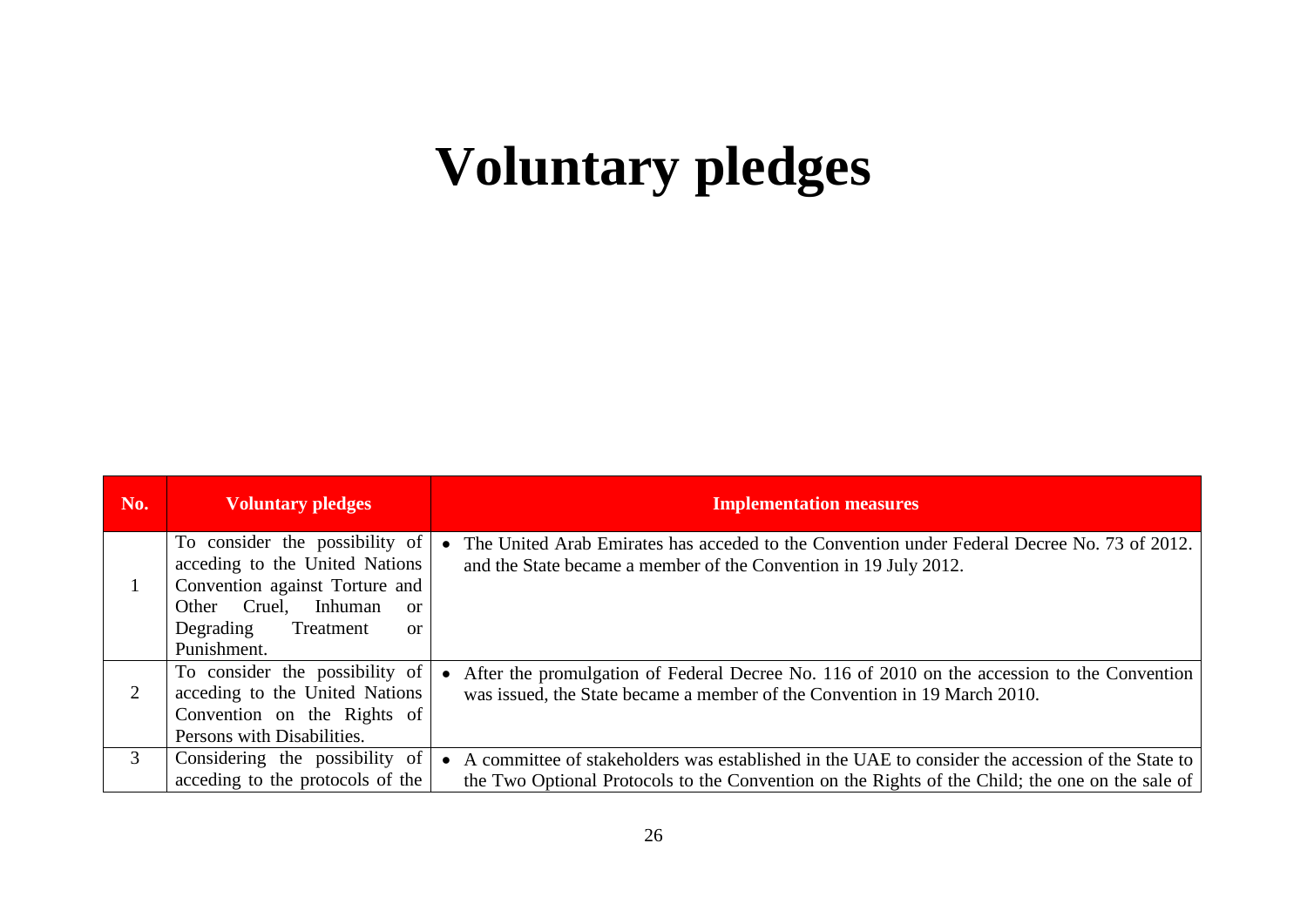|   | United Nations Convention on<br>the Rights of the Child.                                                                                                                                                                                       |                                     | children, child prostitution and child pornography and the other on the involvement of children in<br>armed conflict. The committee is working on creating a legal and legislative environment<br>consistent with the provisions of the Protocols to pave the way for the State's accession to the<br>Protocols in the next phase.                                                                                                                                                                                                                                                                                                                                                                                                                                                                                                                                                                                                                                                                                                                                                                                                                                                                                                                                                                                                                                                                                                                                                                                                                                                       |
|---|------------------------------------------------------------------------------------------------------------------------------------------------------------------------------------------------------------------------------------------------|-------------------------------------|------------------------------------------------------------------------------------------------------------------------------------------------------------------------------------------------------------------------------------------------------------------------------------------------------------------------------------------------------------------------------------------------------------------------------------------------------------------------------------------------------------------------------------------------------------------------------------------------------------------------------------------------------------------------------------------------------------------------------------------------------------------------------------------------------------------------------------------------------------------------------------------------------------------------------------------------------------------------------------------------------------------------------------------------------------------------------------------------------------------------------------------------------------------------------------------------------------------------------------------------------------------------------------------------------------------------------------------------------------------------------------------------------------------------------------------------------------------------------------------------------------------------------------------------------------------------------------------|
| 4 | To consider the possibility of<br>acceding to the United Nations<br>Protocol to prevent, Suppress<br>and Punish Trafficking in<br>Persons, especially Women and<br>Children.                                                                   |                                     | • Federal Decree No. 71 of 2008 on the accession to the protocol was issued and the instrument of<br>accession was deposited. The State became a member of the Convention in 21 January 2009.                                                                                                                                                                                                                                                                                                                                                                                                                                                                                                                                                                                                                                                                                                                                                                                                                                                                                                                                                                                                                                                                                                                                                                                                                                                                                                                                                                                            |
| 5 | To organize, in collaboration<br>with specialized international<br>organizations, workshops in the<br>field of human rights to spread<br>the principles of human rights in<br>accordance with international<br>treaties ratified by the State. | $\bullet$<br>$\bullet$<br>$\bullet$ | • The National Committee to Combat Human Trafficking, in coordination with the International<br>Organization for Migration (IOM), has organized in February 2009 a training workshop to<br>increase knowledge among law enforcement officers and persons dealing with human trafficking<br>issues.<br>The National Committee to Combat Human Trafficking, in cooperation with the United Nations<br>Office on Drugs and Crime (UNODC), has organized in 2010 the Third Annual Regional<br>Workshop on "Promoting law enforcement and judicial cooperation on human trafficking among<br>countries of origin, transit and destination in Central Asia", with the active participation of 45<br>members from various quarters such as local and federal prosecutors, officials from shelters, the<br>Ministry of Interior, Dubai Police and the Ministry of Labour, as well as representatives from<br>different countries and from Interpol.<br>The Ministry of Interior, in collaboration with the UN Office of the High Commissioner for<br>Human Rights, held a regional workshop on the human rights based approach in combating<br>human trafficking in Abu Dhabi from 12 to 14 December 2011, during which was launched the<br>book entitled "Recommended Principles and Guidelines on Human Rights and Human<br>Trafficking," which the UAE volunteered to translated it into Arabic.<br>The General Women's Union held workshops and sessions on the Convention on the Rights of<br>the Child and the Convention on the Elimination of All Forms of Discrimination against Women, |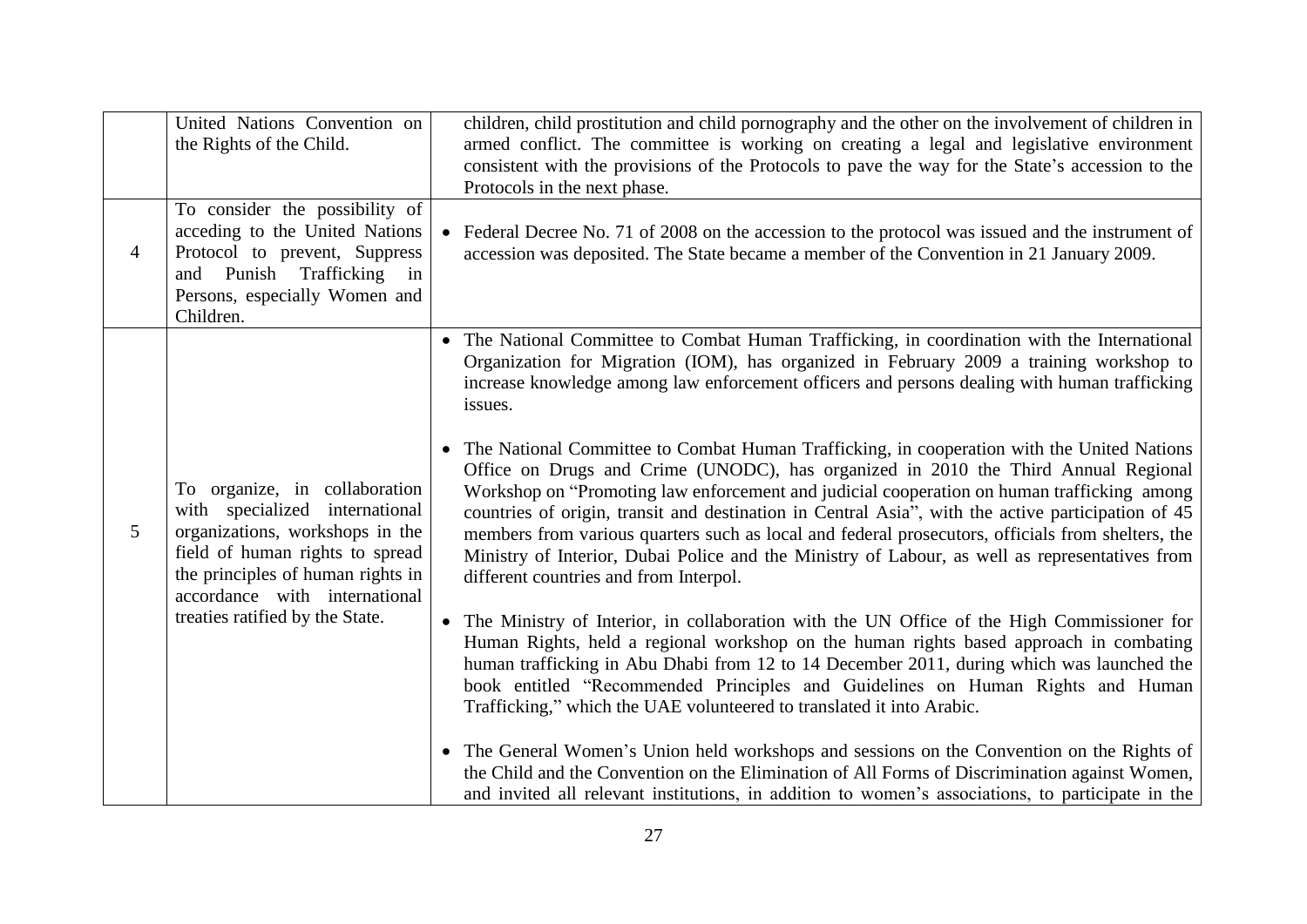|           | sessions. The same General Women's Union, in collaboration with the World Family<br>Organization, also organized the $7th$ World Summit on Family from 5 to 7 December 2011 during<br>which the following issues were discussed: Social protection measures for families, ways of<br>avoiding domestic conflict and violence, examination of the various challenges faced by families<br>in the light of the global economic crisis while seeking effective solutions and achieving the<br>Millennium Development Goals.                                                                                                                                                            |
|-----------|-------------------------------------------------------------------------------------------------------------------------------------------------------------------------------------------------------------------------------------------------------------------------------------------------------------------------------------------------------------------------------------------------------------------------------------------------------------------------------------------------------------------------------------------------------------------------------------------------------------------------------------------------------------------------------------|
|           | • The UAE represented by the Ministry of Foreign Affairs, in collaboration with the International<br>Committee of the Red Cross, signed a joint memorandum of understanding to grant accreditation<br>to the Diplomatic Institute in the UAE as a regional hub for training Arab diplomats in the field<br>of international humanitarian law. Four sessions have been held within the framework of the<br>training program in 2006, 2008, 2010 and 2012.                                                                                                                                                                                                                            |
|           | The Supreme Council for Childhood and Motherhood and the General Women's Union, in<br>cooperation with international organizations concerned with women and children, including<br>UNICEF, the United Nations Women, UNESCO, the United Nations Development Programme<br>and the Economic and Social Commission for Western Asia (ESCWA), has organized many<br>sessions and workshops for the dissemination of human rights principles in accordance with the<br>agreements to which the UAE is a party. The Supreme Council for Childhood and Motherhood<br>also carried out a cooperation programme with the UNICEF Gulf Area Office for the periods<br>2008-2010 and 2011-2012. |
|           | • The Ministry of Education contributed in 2010 with 9 specialized workshops on the promotion<br>and dissemination of human rights culture.                                                                                                                                                                                                                                                                                                                                                                                                                                                                                                                                         |
|           | • The Ministry of Health has organized 20 awareness-raising lectures on women's rights for the<br>prevention of breast cancer in both Dubai and Abu Dhabi for the period 2008-2010.                                                                                                                                                                                                                                                                                                                                                                                                                                                                                                 |
| $\bullet$ | The National Committee to Combat Human Trafficking participated in a number of workshops in<br>the Kingdom of Bahrain and the Republic of Turkmenistan. Furthermore, the UAE adopted the<br>Declaration on the Global Efforts to Combat Trafficking in Persons in New York on the margins<br>of the UN General Assembly.                                                                                                                                                                                                                                                                                                                                                            |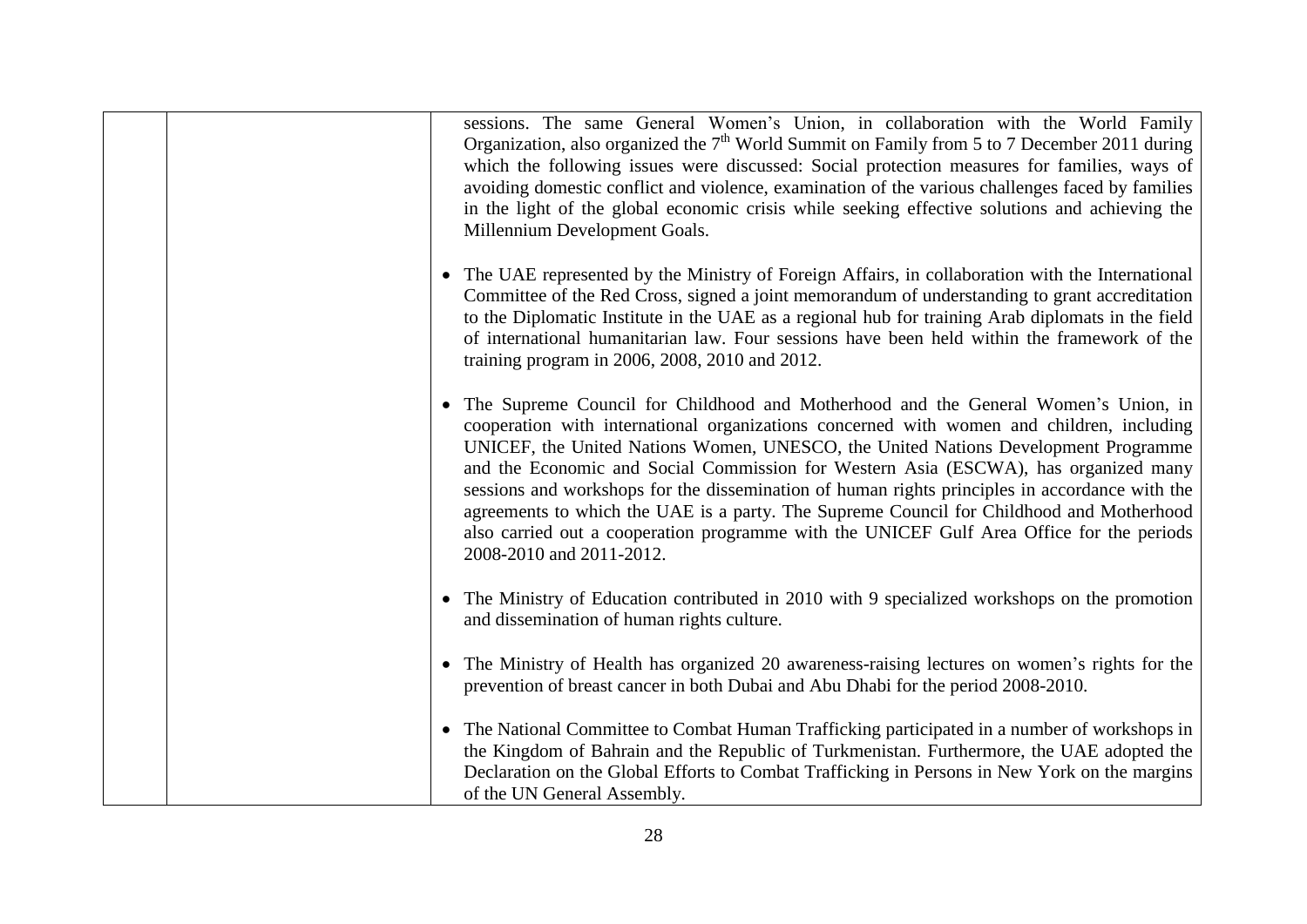|   |                                                                                                                                       | • The Community Development Authority conducted in 2010 a number of specialized seminars<br>and workshops on the rights of women, children and workers.<br>• As part of its duty to disseminate human rights culture, the Emirates Human Rights Association                                                                                                                                                                                                                                                                                                                                                                                                                                                                                                                                                                                                                                                                           |
|---|---------------------------------------------------------------------------------------------------------------------------------------|---------------------------------------------------------------------------------------------------------------------------------------------------------------------------------------------------------------------------------------------------------------------------------------------------------------------------------------------------------------------------------------------------------------------------------------------------------------------------------------------------------------------------------------------------------------------------------------------------------------------------------------------------------------------------------------------------------------------------------------------------------------------------------------------------------------------------------------------------------------------------------------------------------------------------------------|
|   |                                                                                                                                       | has organized 10 seminars in 2009 and 2010.                                                                                                                                                                                                                                                                                                                                                                                                                                                                                                                                                                                                                                                                                                                                                                                                                                                                                           |
| 6 | improve<br>training<br>To<br>the<br>frameworks for law enforcement<br>officials to raise awareness about<br>human trafficking crimes. | • The National Committee to Combat Human Trafficking, in collaboration with various<br>departments and ministries concerned with law enforcement, such as the Departments of<br>Naturalization and Residency, the police and the Attorney General's Office, has organized a<br>series of training courses and workshops. One of the objectives of this program is to ensure that<br>officials in charge of combating trafficking in persons in the country meet with international<br>standards in their work. The Committee also encouraged many stakeholders in the various<br>government departments and ministries to organize training programs of their own in order to<br>acquire the necessary skills to better combat human trafficking crimes, especially that many<br>ministries and departments became qualified for creating special sections to combat human<br>trafficking crimes at both the local and federal level. |
| 7 | To consider the possibility of<br>establishing a national body for<br>human rights in compliance with<br>the Paris Principles.        | • The United Arab Emirates is currently working on establishing a National Commission for<br>Human Rights. A detailed study on the project was carried out in consultation with the concerned<br>national authorities to create a Commission in compliance with the Paris Principles which will<br>be the official body to deal with all human rights issues in the country. To that effect, the<br>Standing Committee for the Universal Periodic Review made field visits to a number of countries<br>and to the International Coordinating Committee of National Institutions for Human Rights (ICC)<br>to learn about best experiences and practices in this respect.                                                                                                                                                                                                                                                              |
| 8 | To consider issuing regulations<br>for the establishment of shelters<br>for victims of human trafficking<br>in the country.           | • The National Committee to Combat Human Trafficking has prepared Draft Regulations on the<br>Licensing and Management of Shelters for Victims of Human Trafficking. The release of the<br>Draft Regulations is underway, and contains 25 articles which includes all procedures governing<br>the establishment, licensing and management of shelters for victims of human trafficking, as well<br>as other articles which identify the qualifying conditions to be entitled to the services provided<br>by these shelters.                                                                                                                                                                                                                                                                                                                                                                                                           |